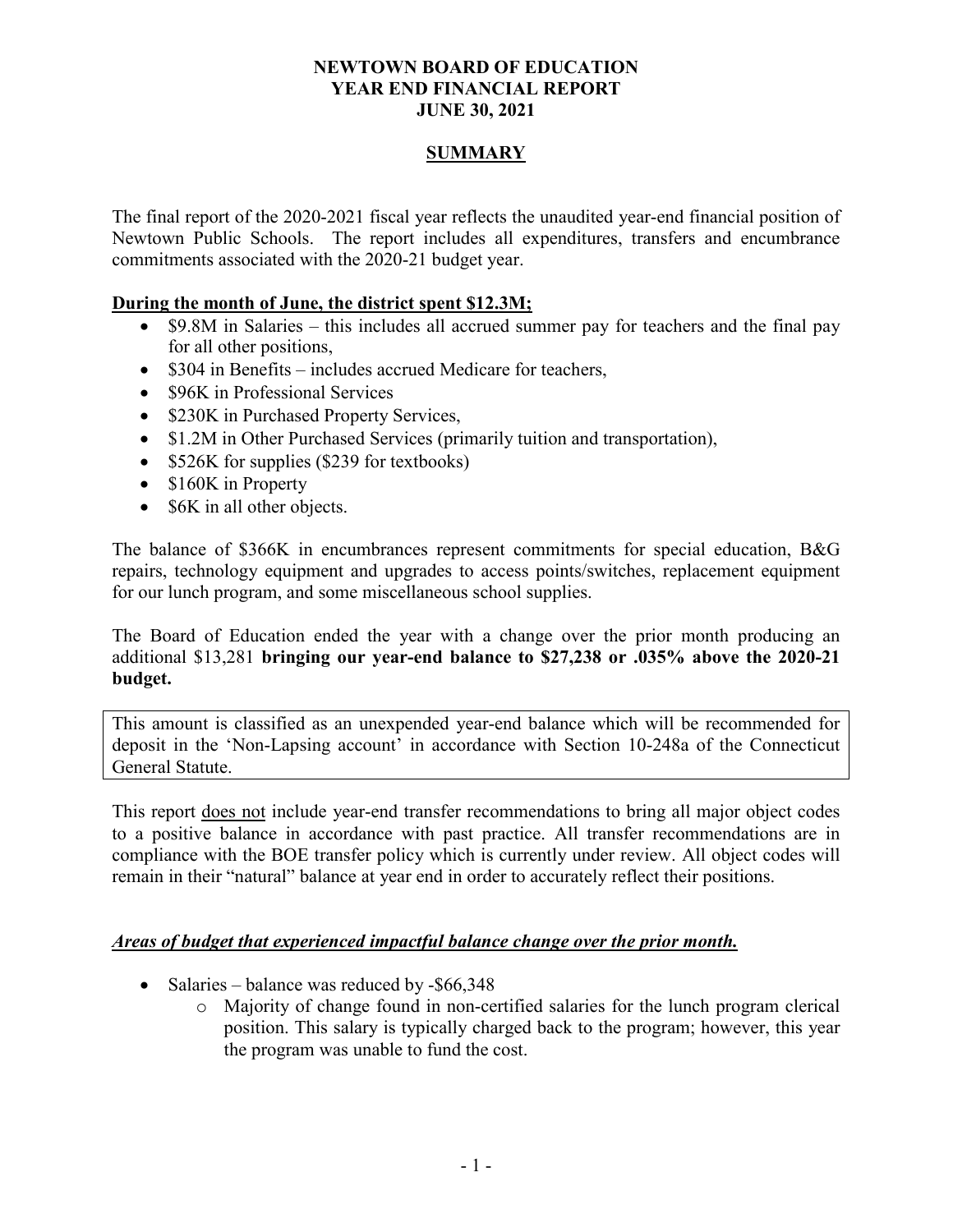- Professional Services balance increased by \$54,868
	- $\circ$  Release in special education service obligations, such as attorney fees, speech & hearing and psychological testing services. These encumbrances were not released until June as they are for services that can be somewhat unpredictable.
- Other Purchased Services balance increased by \$167,878 (\$100,000 transferred into this account in May from the SPED contingency account to cover tuition expense).
	- o Release in out-of-district tuition and transportation as many students did not attend ESY this year.
- Property decreased by -\$83,261
	- o Encumbered routers for phone system upgrade and new POS equipment for the lunch program. Other small items were encumbered as well, such as laptops for Directors/Supervisors and other small equipment.
- All other accounts changed by \$40,143

## **Food Service Update**

The BOE lunch program sustained heavy losses for the year. This was not only felt in our district but many other districts were faced with a similar scenario. The loss was directly tied to our meal counts which average (given a normal year) approximately 50,000 meals per month, or 515,000 per school year). This year our average meal count was approximately half. All qualified meals were reimbursed at 100% (federal reimbursement), however, the meal count was not high enough to cover the expenses associated in running the program.

Whitson's (our food service management co) proved to be real partners during this turbulent time by implementing changes that would suit our ever-changing schedule. And for the first time, we serviced the Town's summer park  $\&$  rec programs as well as our summer school. From  $6/16$  – 7/31 we served over 16,000 meals, about 10,000 less than our average during the school year.

The monthly meals counts are depicted below. The red line represents the 19-20 school year. Note that all operations ceased on March 13, 2020.

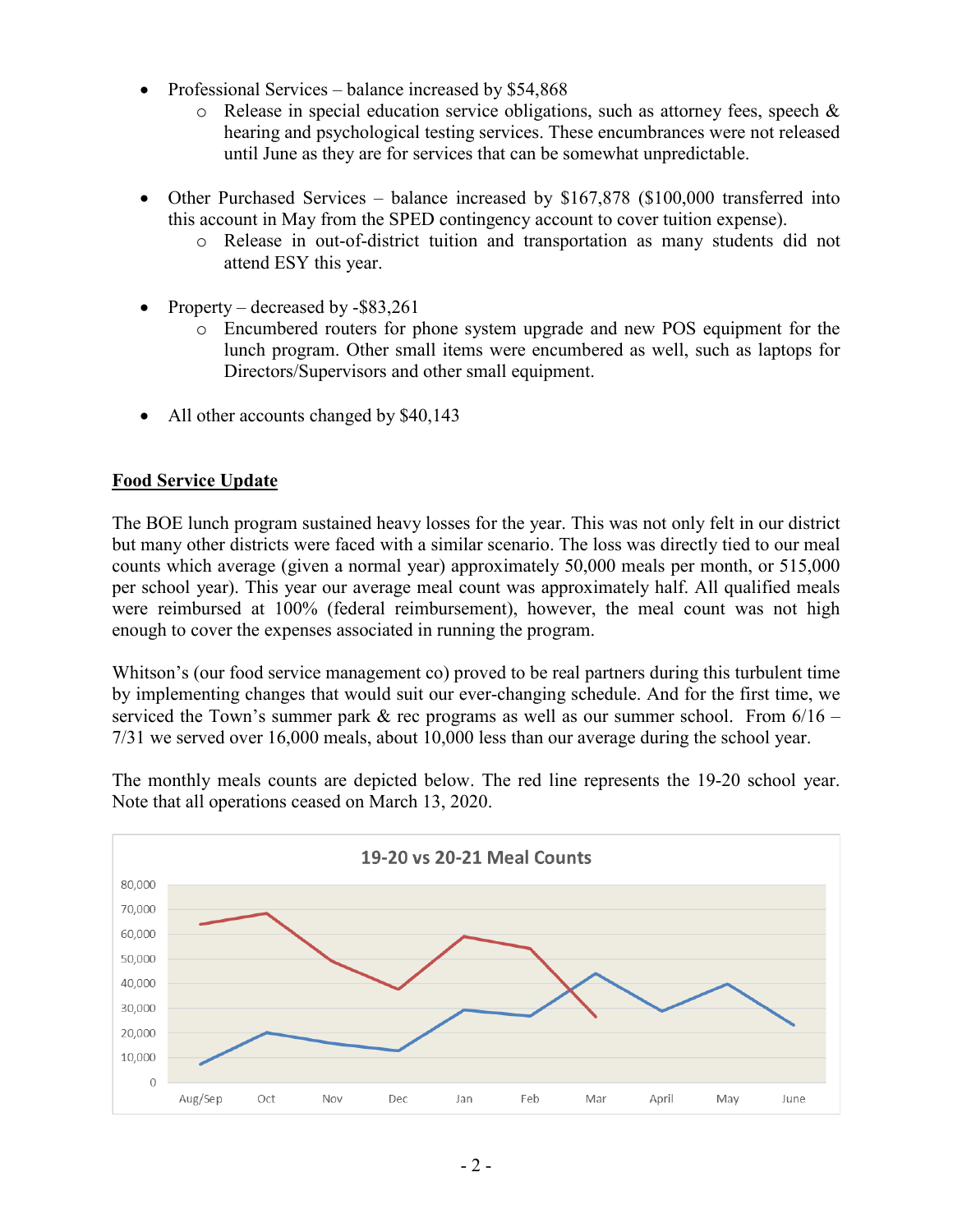## **Year in Review**

The 2020-21 school year was filled with uncertainty and disruptions. We were faced with continual changes to the academic calendar along with many unexpected financial obligations as well as areas of savings. Over \$2.7M (3.5% of our total expenditures) was spent on disinfecting materials, staffing, equipment and other costs associated with the pandemic. The savings that we experienced were mostly due to the pandemic but we also experienced significant savings in our supply accounts that house energy. In collaboration with the Town, our virtual net metering project proved to be extremely successful, savings almost \$300k in energy.

The additional expenditures caused some concern earlier in the year as our budget turned a negative balance in November of -\$399,303. A request was made to the Town in the amount of \$400,000 in order to cover the deficit. Additionally, we were able to apply the Corona Relief Grant funding in the amount of \$380,841as well as the municipal portion of this grant, in the amount of \$165,000 to our budget. The overall balance remained in a slightly negative state for some time until April when we turned a positive balance of \$16,475.

By critically reviewing and analyzing our costs, we managed to implement several projects. Some projects had been in the works for a number of years and others were planned; however, these projects could not come to fruition until we were certain that our budget was stable.

Despite all of these challenges and additional financial pressures, The Board of Education was able to successfully balance the budget, making thoughtful enhancements that would serve both our students and staff.

- Implemented distance learning protocols, distributing devices into the hands of all students and staff.
- Completed funding for the new K-5 math curriculum. This will allow us to move forward next year with the updated 7-8 math curriculum.
- Phone system upgrade, locking into a 5-year lease with annual costs of approximately \$30K per year (compared to 20-21 cost  $\omega$  \$34K). The lower annual fixed cost resulted from the purchase of (required) routers. This upgrade will enable us to run a parallel phone system with the Town.
- Technology projects that are in progress include an upgrade to the access points at the High School, (these access points will be re-used in the elementary schools), and infrastructure upgrade to switches that serve as communication bridges.
- Upgrade to our financial software system (E-finance).
- High School stadium bleacher refurbishment (sandblasted & epoxy).
- Jumbotron scoreboard for High School stadium (electrical wiring).
- Purchase of building supplies provided a head start on projects that were performed in-house.
- Upgrade to our lunch program POS system and equipment.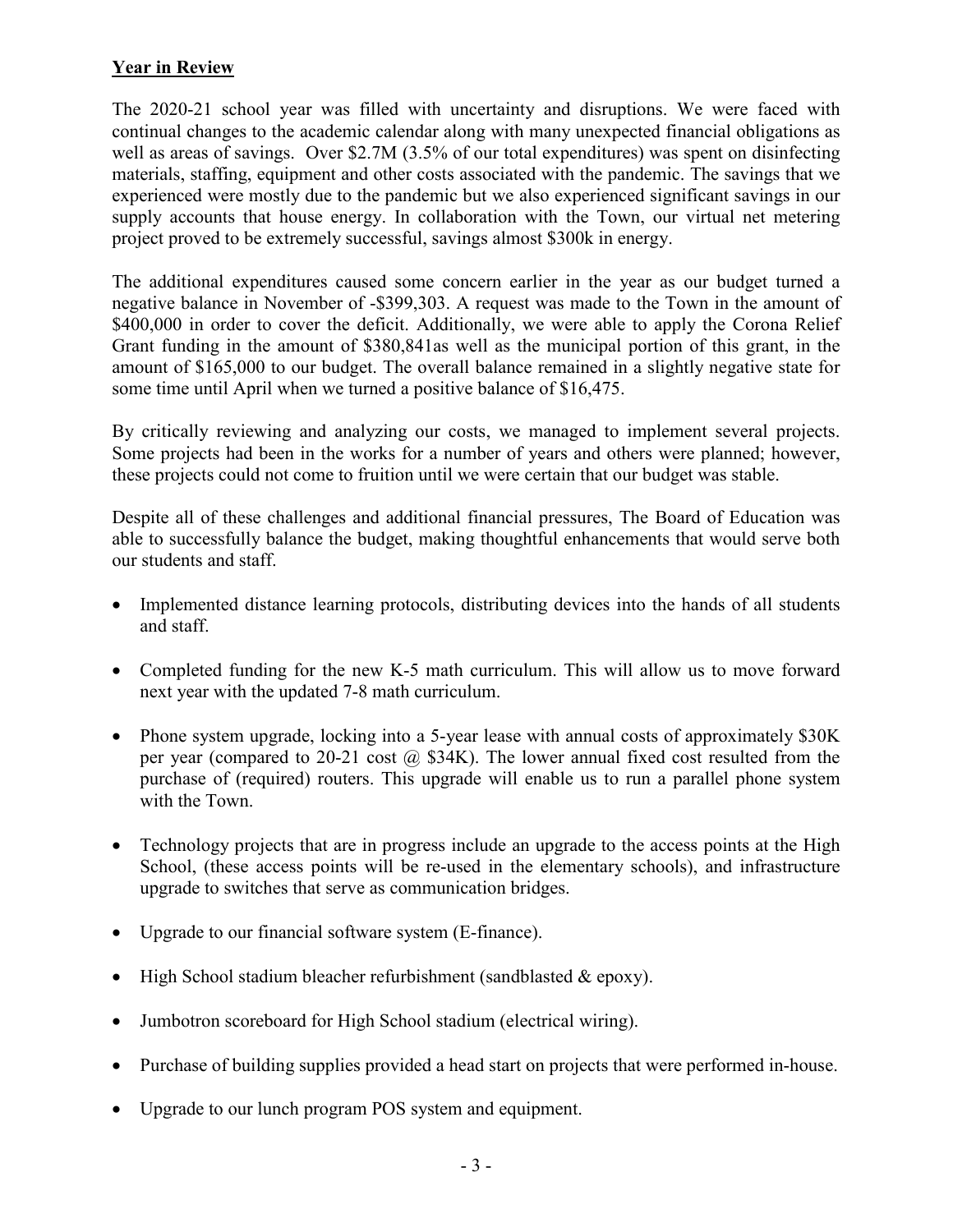## **Revenue**

| <u>swarres and the series of Married and the series will be reduced the series of the series of the series of the series of the series of the series of the series of the series of the series of the series of the series of th</u> |                           |                 |                |             |
|--------------------------------------------------------------------------------------------------------------------------------------------------------------------------------------------------------------------------------------|---------------------------|-----------------|----------------|-------------|
| <b>Description</b>                                                                                                                                                                                                                   | Approved<br><b>Budget</b> | <b>Received</b> | <b>Balance</b> | % to Budget |
| <b>Local Tuition</b>                                                                                                                                                                                                                 | \$32,340                  | \$28,280        | $(\$4,060)$    | 87.45%      |
| <b>HS Parking Permits</b>                                                                                                                                                                                                            | \$30,000                  | \$20,000        | (\$10,000)     | 66.67%      |
| Misc. Fees & Deposits                                                                                                                                                                                                                | \$6,000                   | \$3,831         | $(\$2,169)$    | 63.85%      |
| Total                                                                                                                                                                                                                                | \$68,340                  | \$52,111        | (\$16,229)     | 76.25%      |

Cash receipts for school generated fees were accounted for as follows:

| <b>Description</b>                | Approved      | <b>Received</b> | <b>Balance</b> | $\frac{0}{0}$<br>to |
|-----------------------------------|---------------|-----------------|----------------|---------------------|
|                                   | <b>Budget</b> |                 |                | <b>Budget</b>       |
| <b>Special Education Salaries</b> | \$26,247      | \$30,492        | \$4,245        | 116.17%             |
| <b>Transportation Services</b>    | \$402,480     | \$257,766       | (\$144,714)    | 64.04%              |
| Tuition - Out of District         | \$1,381,462   | \$1,196,501     | (\$184,961)    | 86.61%              |
| Total                             | \$1,810,189   | \$1,484,759     | $(\$325,430)$  | 82.02%              |

The Excess Cost Grant budget is calculated using the prior year's data for existing, upcoming and exiting students. This budget is built six months prior to the start of the new year, making it somewhat difficult to predict.

This grant is calculated based on the costs associated with the high tuition rates for special education student out-placements. This grant program was designed to assist districts with the high costs associated with educational services for students that require additional specialized needs that cannot be offered within the district.

The eligible costs are submitted to the CSDE for review in December and March with deposits being made in February and May. The grant provides for roughly 70-75% reimbursement of the costs submitted (the State calculates this % based on the needs of other towns). This year; however, the reimbursement rate was at an all-time high of 80.31%.

The Magnet Transportation Grant provides reimbursement of \$1,300 for local students attending approved Magnet school programs. The budget was \$26,000 for the year; however, only 4 students were transported reducing our anticipated revenue to \$5,200.

*The excess cost, agency placement, and magnet school transportation grant receipts have all been distributed to the appropriate accounts. In addition, pre-school, transitional tuition and other miscellaneous credits have similarly been captured.*

## **Hawley Fund**

Hawley expenses to the Hawley Fund were as follows:

| $\mathbf{D}$ | Replacement of stairwell treads   | \$25,660.91 |
|--------------|-----------------------------------|-------------|
|              | 2) Sound panels for Café          | \$2,000.00  |
|              | Adjustable activity stool & table | \$4,275.73  |
|              | Total Expenditure                 | \$31,936.64 |

This leaves a balance of \$16, 077.84 in the fund on June  $30<sup>th</sup>$ .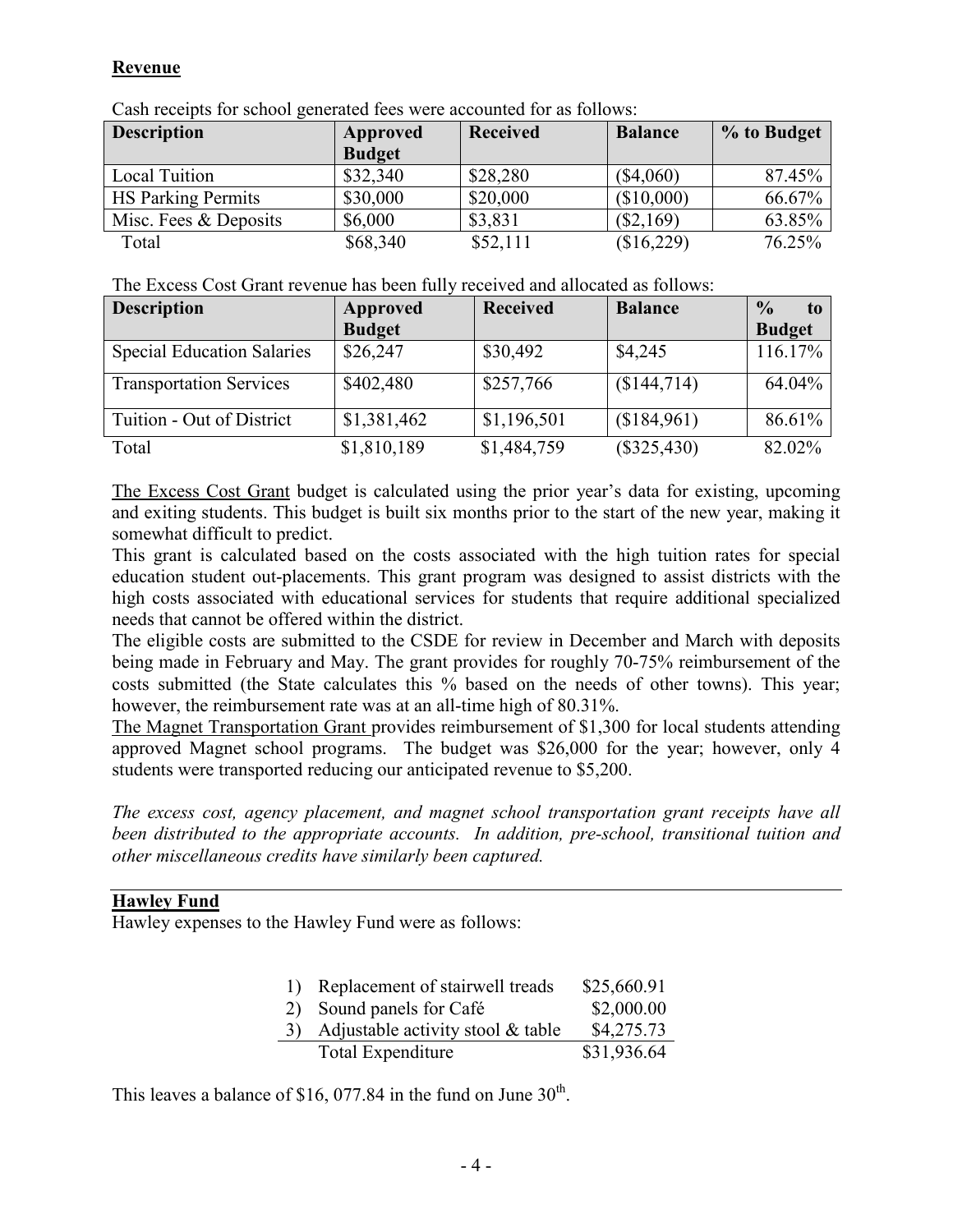### **NEWTOWN PUBLIC SCHOOLS GENERAL FUND EXPENDITURE AND REVENUE BALANCE**

The General Fund account history and school revenue balances over the last several years demonstrates that the Board of Education has managed to provide the required educational opportunities to the students of Newtown while operating within the budget appropriation approved by its citizens. The unexpended budget funds display the end of the year budget balance. Unliquidated encumbrances are purchase orders (from the prior year) that were "leftover" and closed out at year end. School revenues are made up of BOE fees and charges (as listed in the financial report) along with the health service grant and educational cost sharing. The amount listed here is the variance from the budget.

|                 | Unexpended          | Unliquidated Encumbrances | School          |
|-----------------|---------------------|---------------------------|-----------------|
| <u>Year-End</u> | <b>Budget Funds</b> | From the Prior Year       | <u>Revenues</u> |
| 6/30/02         | \$23,322            | \$961                     | \$42,482        |
| 6/30/03         | \$32,962            | \$0                       | (\$18,647)      |
| 6/30/04         | \$26,809            | \$4,723                   | (\$120,145)     |
| 6/30/05         | \$9,000             | \$15,387                  | \$130,634       |
| 6/30/06         | \$272,100           | \$27,911                  | \$134,370       |
| 6/30/07         | \$1,474             | \$18,751                  | \$117,800       |
| 6/30/08         | \$7,688             | \$1,233                   | \$15,485        |
| 6/30/09         | \$7,773             | \$432                     | \$51,263        |
| 6/30/10         | \$155,762           | \$12,696                  | $(\$88,921)$    |
| 6/30/11         | \$58,670            | \$74,159                  | \$8,659         |
| 6/30/12         | \$38,167            | \$33,959                  | \$101,024       |
| 6/30/13         | \$6,035             | \$222                     | \$51,767        |
| 6/30/14         | \$47,185            | \$12,195                  | \$6,236         |
| 6/30/15         | \$12,909            | \$16,345                  | $(\$21,056)$    |
| 6/30/16         | \$2,533             | \$2,286                   | \$323,260       |
| 6/30/17         | \$97,942            | \$947                     | (\$128,840)     |
| 6/30/18         | \$276,038           | \$22,632                  | (\$389,075)     |
| 6/30/19         | \$328,772           | \$1,088                   | \$1,454         |
| 6/30/20         | \$1,362,451         | \$30,022                  | $(\$5,980)$     |
| 6/30/21         | \$26,823            | \$16,302                  | \$195,728       |
|                 |                     |                           |                 |

Tanja Vadas Director of Business August 16, 2021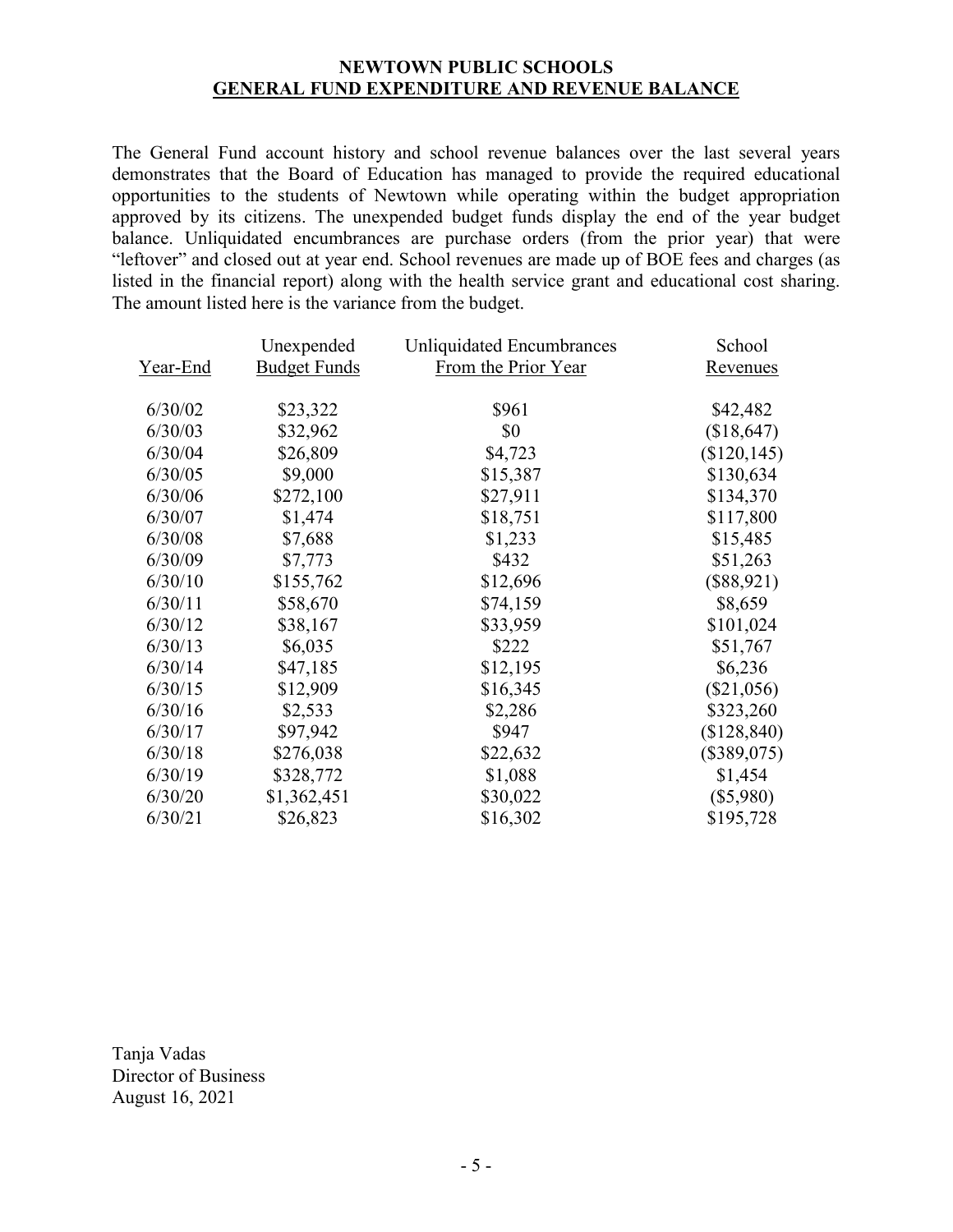## **TERMS AND DEFINITIONS**

The Newtown Board of Education's Monthly Financial Report provides summary financial information in the following areas:

- Object Code a service or commodity obtained as the result of a specific expenditure defined by eight categories: Salaries, Employee Benefits, Professional Services, Purchased Property Services, Other Purchased Services, Supplies, Property, and Miscellaneous.
- Expense Category further defines the type of expense by Object Code
- Expended  $2020-21$  audited expenditures from the prior fiscal year (for comparison purposes)
- Approved Budget indicates a town approved financial plan used by the school district to achieve its goals and objectives.
- YTD Transfers identified specific cross object codes requiring adjustments to provide adequate funding for the fiscal period. This includes all transfers made to date.
- Year-To-Date Expended indicates the actual amount of cumulative expenditures processed by the school district through the month-end date indicated on the monthly budget summary report.
- Encumbered indicates approved financial obligations of the school district as a result of employee salary contracts, purchasing agreements, purchase orders, or other identified obligations not processed for payment by the date indicated on the monthly budget summary report.
- Balance calculates object code account balances subtracting expenditures and encumbrances from the current budget amount indicating accounts with unobligated balances or shortages.
- Anticipated Obligation is a column which provides a method to forecast expense category fund balances that have not been approved via an encumbrance, but are anticipated to be expended or remain with an account balance to maintain the overall budget funding level. Receivable revenue (i.e., grants) are included in this column which has the effect of netting the expected expenditure.
- Projected Balance calculates the object code balances subtracting the Anticipated Obligations. These balances will move up and down as information is known and or decisions are anticipated or made about current and projected needs of the district.

The monthly budget summary report also provides financial information on the State of Connecticut grant reimbursement programs (Excess Cost and Agency Placement Grants and Magnet Grant Transportation). These reimbursement grants/programs are used to supplement local school district budget programs as follows: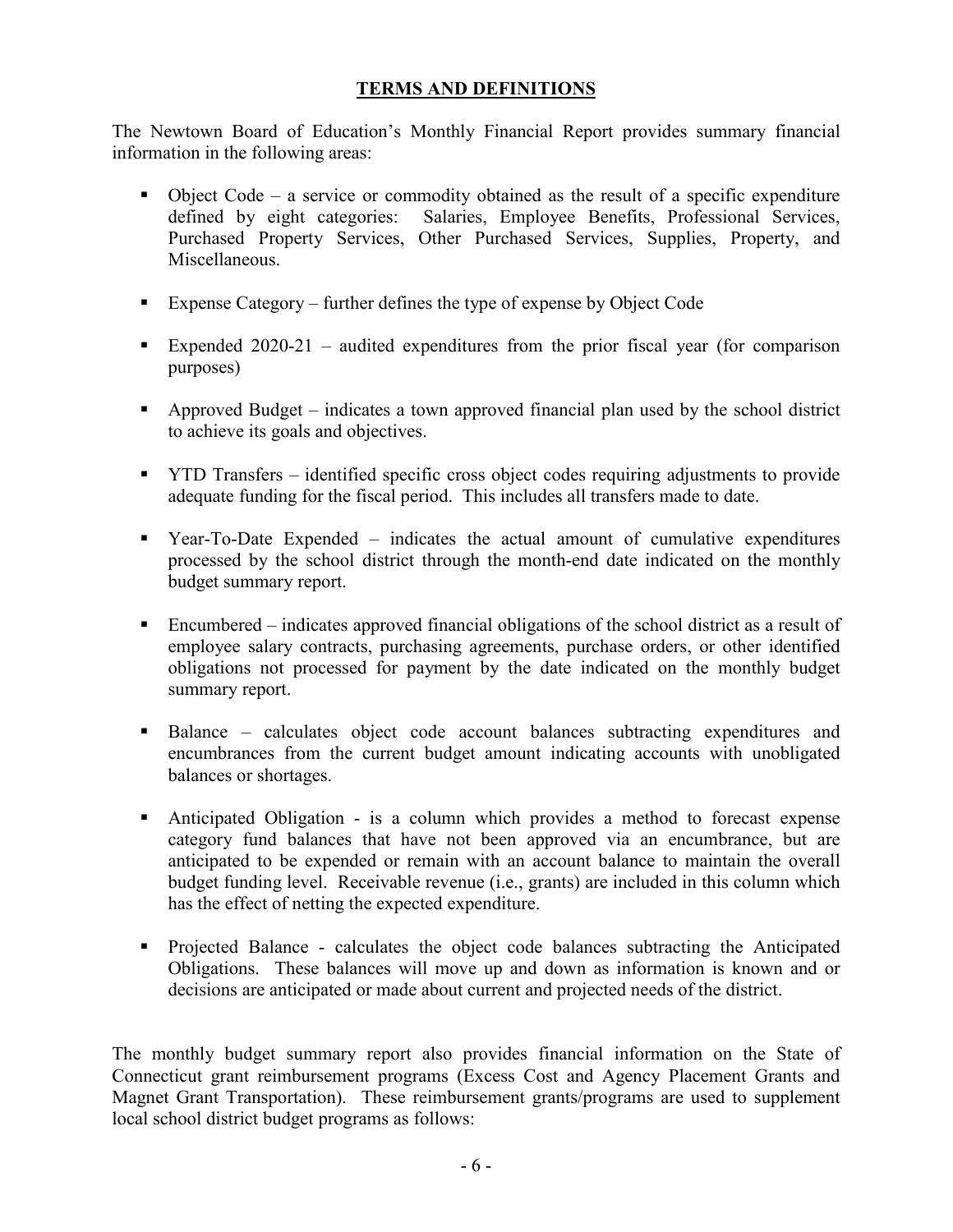Excess Cost Grant – (Current Formula) this State of Connecticut reimbursement grant is used to support local school districts for education costs of identified special education students whose annual education costs exceed local prior year per pupil expenditure by  $4\frac{1}{2}$ . Students placed by the Department of Child and Family Services (DCF) are reimbursed after the school district has met the prior year's per pupil expenditure. School districts report these costs annually in December and March of each fiscal year. State of Connecticut grant calculations are determined by reimbursing eligible costs (60%-100%) based on the SDE grant allocation and all other town submittals.

Magnet Transportation Grant – provides reimbursement of \$1,300 for local students attending approved Magnet school programs. The budgeted grant is \$26,000 for this year. The last portion of the monthly budget summary reports school generated revenue that are anticipated revenue to the Town of Newtown. Fees and charges include:

- Local Tuition amounts the board receives from non-residents who pay tuition to attend Newtown schools. Primarily from staff members.
- High school fees for parking permits.
- The final revenue is miscellaneous fees, which constitute refunds, rebates, prior year claims, etc.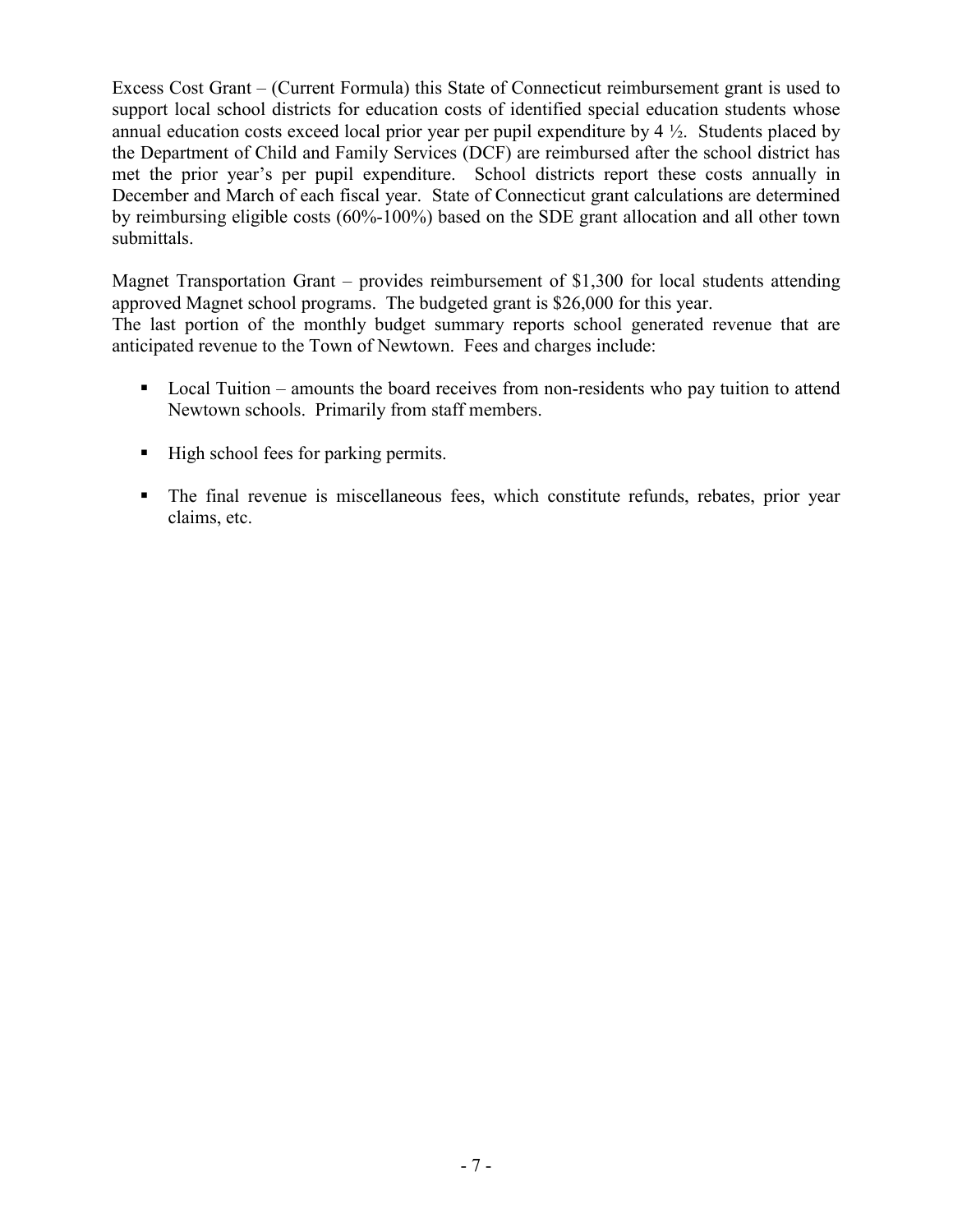#### **FOR THE MONTH ENDING JUNE 30, 2021 2020-21 BUDGET SUMMARY REPORT NEWTOWN BOARD OF EDUCATION**

| <b>OBJECT</b><br><b>CODE</b> | <b>EXPENSE CATEGORY</b>          |    | <b>EXPENDED</b><br>2019 - 2020 | 2020 - 2021<br><b>APPROVED</b><br><b>BUDGET</b> | <b>YTD</b><br><b>TRANSFERS</b><br>2020 - 2021 | <b>CURRENT</b><br><b>BUDGET</b> |        | <b>YTD</b><br><b>EXPENDITURE</b> |        | <b>ENCUMBER</b> |        | <b>BALANCE</b> |        | <b>ANTICIPATED</b><br><b>OBLIGATIONS</b> | <b>FINAL</b><br><b>BALANCE</b> | %<br><b>EXP</b> |
|------------------------------|----------------------------------|----|--------------------------------|-------------------------------------------------|-----------------------------------------------|---------------------------------|--------|----------------------------------|--------|-----------------|--------|----------------|--------|------------------------------------------|--------------------------------|-----------------|
|                              | <b>GENERAL FUND BUDGET</b>       |    |                                |                                                 |                                               |                                 |        |                                  |        |                 |        |                |        |                                          |                                |                 |
| 100                          | <b>SALARIES</b>                  | S. |                                | 49.586.526 \$ 51.044.554 \$                     |                                               | 16,223 \$ 51,060,777 \$         |        | 51,132,574 \$                    |        | 3,850 \$        |        | $(75,647)$ \$  |        | $-$ \$                                   | (75, 647)                      | 100.15%         |
| 200                          | <b>EMPLOYEE BENEFITS</b>         |    |                                | $$11,126,524 \quad $11,435,283 \quad $$         |                                               | $-$ \$ 11,435,283 \$            |        | 11,442,647 \$                    |        |                 | $-$ \$ | $(7,364)$ \$   |        | $-$ \$                                   | (7,364)                        | 100.06%         |
| 300                          | <b>PROFESSIONAL SERVICES</b>     | \$ | 659,940 \$                     | 751,382 \$                                      | $(39,550)$ \$                                 | 711,832 \$                      |        | 557,052 \$                       |        | $8,293$ \$      |        | 146,487 \$     |        | $-$ \$                                   | 146,487                        | 79.42%          |
| 400                          | <b>PURCHASED PROPERTY SERV.</b>  | \$ | 2,304,638 \$                   | 1.884.463 \$                                    | $-$ \$                                        | 1,884,463 \$                    |        | 1,790,618 \$                     |        | $30,620$ \$     |        | $63,225$ \$    |        | - \$                                     | 63,225                         | 96.64%          |
| 500                          | <b>OTHER PURCHASED SERVICES</b>  | \$ | 8,823,709 \$                   | 9,314,942 \$                                    | 66,675 \$                                     | 9,381,617 \$                    |        | 9,097,604 \$                     |        | 75,228 \$       |        | 208,785 \$     |        | $-$ \$                                   | 208,785                        | 97.77%          |
| 600                          | <b>SUPPLIES</b>                  | \$ | 3,347,825 \$                   | 3,498,335 \$                                    | 58,952 \$                                     | 3,557,287 \$                    |        | 3,366,458 \$                     |        | 89,468 \$       |        | $101,361$ \$   |        | $-$ \$                                   | 101,361                        | 97.15%          |
| 700                          | <b>PROPERTY</b>                  | \$ | 831,904 \$                     | 549,402 \$                                      | $-$ \$                                        | 549,402 \$                      |        | 805,226 \$                       |        | 158,236 \$      |        | $(414,060)$ \$ |        | $-$ \$                                   | (414,060)                      | 175.37%         |
| 800                          | <b>MISCELLANEOUS</b>             | \$ | 66,090 \$                      | 73,415 \$                                       | $(2,300)$ \$                                  | 71,115 \$                       |        | 66,663 \$                        |        |                 | $-$ \$ | 4,452 \$       |        | $-$ \$                                   | 4,452                          | 93.74%          |
| 910                          | <b>SPECIAL ED CONTINGENCY</b>    | \$ | $-$ \$                         | $100,000 \quad$ \$                              | $(100,000)$ \$                                |                                 | $-$ \$ |                                  | $-$ \$ |                 | $-$ \$ |                | $-$ \$ | - \$                                     | $\sim$                         | #DIV/0!         |
|                              | <b>TOTAL GENERAL FUND BUDGET</b> |    |                                | $$76,747,157$ \$ 78,651,776 \$                  |                                               | $-$ \$ 78,651,776 \$            |        | 78,258,844 \$                    |        | 365,694 \$      |        | 27,238 \$      |        | $-$ \$                                   | 27,238                         | 99.97%          |
| 900                          | <b>TRANSFER NON-LAPSING</b>      |    |                                |                                                 |                                               |                                 |        |                                  |        |                 |        |                |        |                                          |                                |                 |
|                              | <b>GRAND TOTAL</b>               |    | $$76,747,157$ \;               | 78,651,776 \$                                   |                                               | $-$ \$ 78,651,776 \$            |        | 78,258,844 \$                    |        | 365,694 \$      |        | 27,238 \$      |        | $-$ \$                                   | 27,238                         | 99.97%          |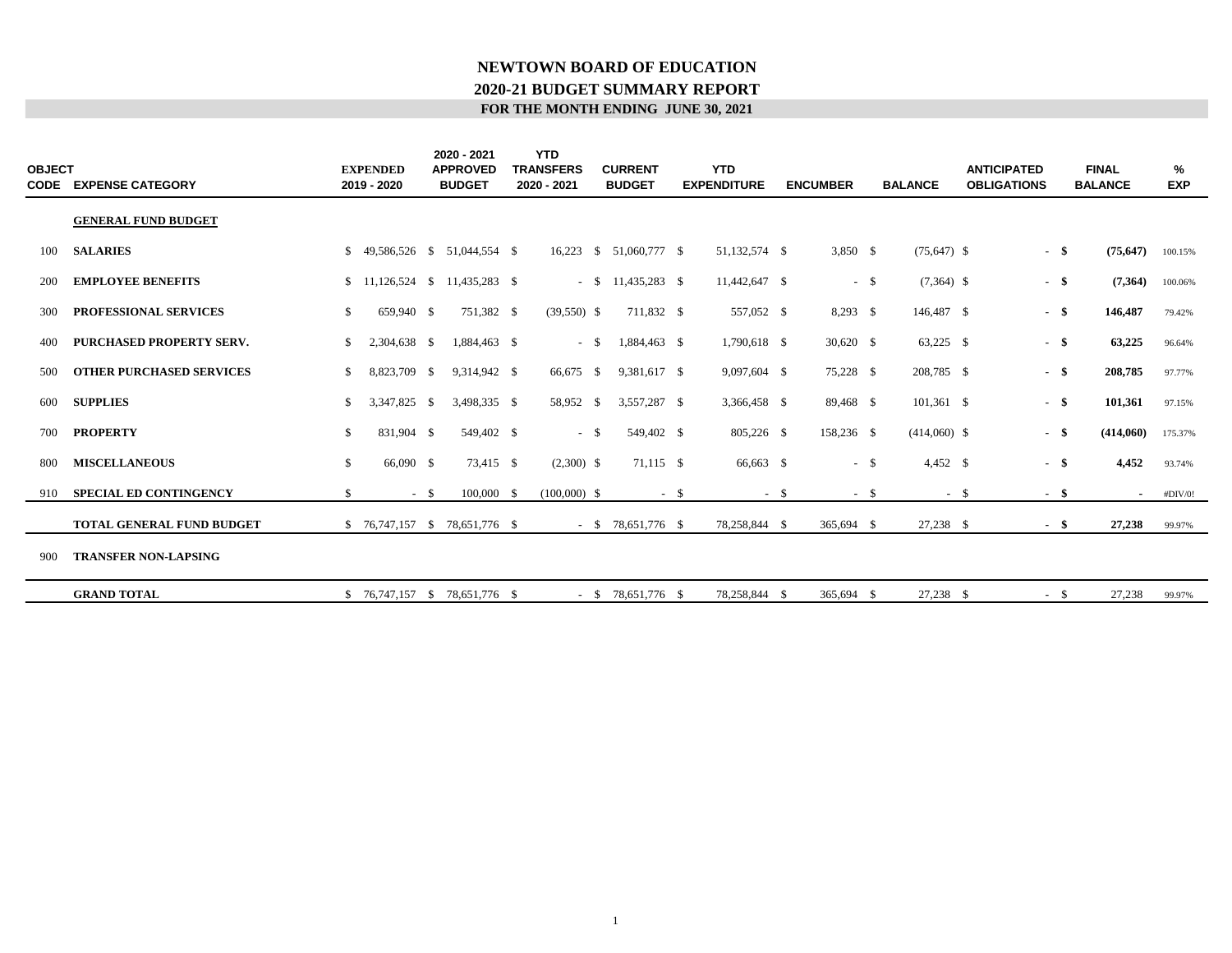| <b>OBJECT</b> | <b>CODE EXPENSE CATEGORY</b>           |              | <b>EXPENDED</b><br>2019 - 2020 |      | 2020 - 2021<br><b>APPROVED</b><br><b>BUDGET</b> | <b>YTD</b><br><b>TRANSFERS</b><br>2020 - 2021 |                    | <b>CURRENT</b><br><b>BUDGET</b> | <b>YTD</b><br><b>EXPENDITURE</b> | <b>ENCUMBER</b> |      | <b>BALANCE</b>  |     | <b>ANTICIPATED</b><br><b>OBLIGATIONS</b> |               | <b>FINAL</b><br><b>BALANCE</b> | %<br><b>EXP</b> |  |
|---------------|----------------------------------------|--------------|--------------------------------|------|-------------------------------------------------|-----------------------------------------------|--------------------|---------------------------------|----------------------------------|-----------------|------|-----------------|-----|------------------------------------------|---------------|--------------------------------|-----------------|--|
| 100           | <b>SALARIES</b>                        |              |                                |      |                                                 |                                               |                    |                                 |                                  |                 |      |                 |     |                                          |               |                                |                 |  |
|               | <b>Administrative Salaries</b>         | \$           | 4.163.820                      | - \$ | 4.160.309 \$                                    | 11.430                                        | $\mathbf{\hat{s}}$ | 4,171,739 \$                    | 4,186,380 \$                     | $\sim$          | \$   | $(14,641)$ \$   |     | $\sim$                                   | \$            | (14, 641)                      | 100.35%         |  |
|               | Teachers & Specialists Salaries        | \$           | 31.619.798 \$                  |      | 32,219,745 \$                                   | $(19,930)$ \$                                 |                    | 32,199,815 \$                   | 32,684,013 \$                    | $\sim$          | - \$ | $(484, 198)$ \$ |     | $\sim$                                   | -S            | (484, 198)                     | 101.50%         |  |
|               | Early Retirement                       | \$           | 32,000 \$                      |      | 16,000 S                                        |                                               | <sup>\$</sup>      | 16,000 \$                       | 16,000 \$                        | $\sim$          | \$   |                 | -\$ |                                          | - \$          | $\overline{\phantom{a}}$       | 100.00%         |  |
|               | Continuing Ed./Summer School           | \$           | 92.408 \$                      |      | 93.096 \$                                       | $\sim$                                        | $\mathbf{\hat{s}}$ | 93.096 \$                       | 72.844 \$                        | $\sim$          | -S   | $20.253$ \$     |     | $\sim$                                   | - \$          | 20,253                         | 78.25%          |  |
|               | Homebound & Tutors Salaries            | \$           | 88,213 \$                      |      | 185,336 \$                                      |                                               | - \$               | 185,336 \$                      | 78,691 \$                        | $\sim$          | -S   | 106,645 \$      |     | $\sim$                                   | -\$           | 106,645                        | 42.46%          |  |
|               | <b>Certified Substitutes</b>           | \$           | 548,648 \$                     |      | 698,193 \$                                      | $(15,000)$ \$                                 |                    | 683,193 \$                      | 750,567 \$                       | $3,000$ \$      |      | $(70, 374)$ \$  |     | $\sim$                                   | -S            | (70, 374)                      | 110.30%         |  |
|               | Coaching/Activities                    | \$           | 643,256 \$                     |      | 656,571 \$                                      |                                               | $\mathbf{\hat{s}}$ | 656,571 \$                      | 624,714 \$                       |                 | - \$ | 31,857 \$       |     |                                          | - \$          | 31,857                         | 95.15%          |  |
|               | Staff & Program Development            | \$           | 173,319 \$                     |      | 143,517 \$                                      | 41,585                                        | -S                 | 185,102 \$                      | 168,862 \$                       | 850 \$          |      | 15,390 \$       |     | $\sim$                                   | - \$          | 15,390                         | 91.69%          |  |
|               | <b>CERTIFIED SALARIES</b>              |              | $$37,361,462$ \$               |      | 38,172,767 \$                                   | 18,085                                        | <sup>S</sup>       | 38,190,852 \$                   | 38,582,071 \$                    | $3,850$ \$      |      | $(395,069)$ \$  |     | $\sim$                                   | - \$          | (395,069)                      | 101.03%         |  |
|               | Supervisors & Technology Salaries      | \$           | 917,739 \$                     |      | 945,154 \$                                      | 72,013                                        | - \$               | $1,017,167$ \$                  | 1,017,628 \$                     | $\sim 10^{-1}$  | \$   | $(461)$ \$      |     | $\sim$                                   | - \$          | (461)                          | 100.05%         |  |
|               | Clerical & Secretarial Salaries        | \$           | 2,310,741                      | - \$ | 2,362,981 \$                                    | $(69,514)$ \$                                 |                    | 2,293,467 \$                    | 2,286,001 \$                     | $\sim$          | - \$ | 7.466 \$        |     |                                          | -\$           | 7,466                          | 99.67%          |  |
|               | <b>Educational Assistants</b>          | \$.          | 2.743.151 \$                   |      | 2,875,564 \$                                    | $(23,630)$ \$                                 |                    | 2,851,934 \$                    | 2,679,741 \$                     | $\sim$          | -S   | 172,193 \$      |     |                                          | -S            | 172,193                        | 93.96%          |  |
|               | Nurses & Medical Advisors              | \$           | 764,244 \$                     |      | 801,532 \$                                      | 58,592 \$                                     |                    | 860,124 \$                      | 872,353 \$                       | $\sim$          | \$   | $(12,229)$ \$   |     |                                          | <sup>\$</sup> | (12, 229)                      | 101.42%         |  |
|               | Custodial & Maint. Salaries            | \$.          | 3.144.919                      | - \$ | 3,263,032 \$                                    |                                               | -S                 | 3,263,032 \$                    | 3,156,782 \$                     | $\sim$          | -S   | $106,250$ \$    |     |                                          | <sup>\$</sup> | 106,250                        | 96.74%          |  |
|               | Non-Certied Adj & Bus Drivers Salaries | \$           | $22,043$ \$                    |      | 81,607 \$                                       | $(56,022)$ \$                                 |                    | 25,585 \$                       | 10,597 \$                        | $\sim$          | - \$ | 14,988 \$       |     | $\sim$                                   | - \$          | 14,988                         | 41.42%          |  |
|               | Career/Job Salaries                    | \$           | 117,954 \$                     |      | 183,209 \$                                      | $(32,281)$ \$                                 |                    | 150,928 \$                      | 53,746 \$                        | $\sim$          | -\$  | 97,183 \$       |     | $\sim$                                   | \$            | 97,183                         | 35.61%          |  |
|               | <b>Special Education Svcs Salaries</b> | $\mathbb{S}$ | 1,224,685 \$                   |      | 1,355,856 \$                                    | 48,980 \$                                     |                    | 1,404,836 \$                    | 1,364,876 \$                     | $-5$            |      | 39,960 \$       |     | $\sim$                                   | $^{\circ}$ \$ | 39,960                         | 97.16%          |  |
|               | Security Salaries & Attendance         | \$           | 594,071 \$                     |      | 621,957 \$                                      | $\sim$                                        | <sup>\$</sup>      | 621,957 \$                      | 596,036 \$                       | $\sim$ 10 $\pm$ | \$   | 25,921 \$       |     | $\sim$                                   | <sup>\$</sup> | 25,921                         | 95.83%          |  |
|               | Extra Work - Non-Cert.                 | \$           | 141,823 \$                     |      | 115,447 \$                                      | $\sim$                                        | -\$                | 115,447 \$                      | 146,562 \$                       | $\sim$          | \$   | $(31,115)$ \$   |     | $\sim$                                   | $\mathbb{S}$  | (31, 115)                      | 126.95%         |  |
|               | Custodial & Maint. Overtime            | \$           | 214,479 \$                     |      | 233,448 \$                                      |                                               | <sup>\$</sup>      | 233,448 \$                      | 359,759 \$                       | $\sim$          | \$   | $(126,311)$ \$  |     |                                          | \$            | (126,311)                      | 154.11%         |  |
|               | Civic Activities/Park & Rec.           | \$           | 29,216 \$                      |      | 32,000 \$                                       | $\sim$                                        | <sup>\$</sup>      | 32,000 \$                       | $6,423$ \$                       | $\sim$          | \$   | 25,577 \$       |     | $\sim$                                   | - \$          | 25,577                         | 20.07%          |  |
|               | NON-CERTIFIED SALARIES                 |              | $$12,225,064$ \$               |      | 12,871,787 \$                                   | (1,862)                                       | <sup>\$</sup>      | 12,869,925 \$                   | 12,550,504 \$                    | $\sim$          | \$   | 319,421 \$      |     | $\sim$                                   | - \$          | 319,421                        | 97.52%          |  |
|               | <b>SUBTOTAL SALARIES</b>               | \$           | 49,586,526 \$                  |      | 51,044,554 \$                                   | 16,223                                        |                    | $$51.060.777$ \$                | 51,132,574 \$                    | 3.850S          |      | $(75.647)$ \$   |     |                                          | -\$           | (75, 647)                      | 100.15%         |  |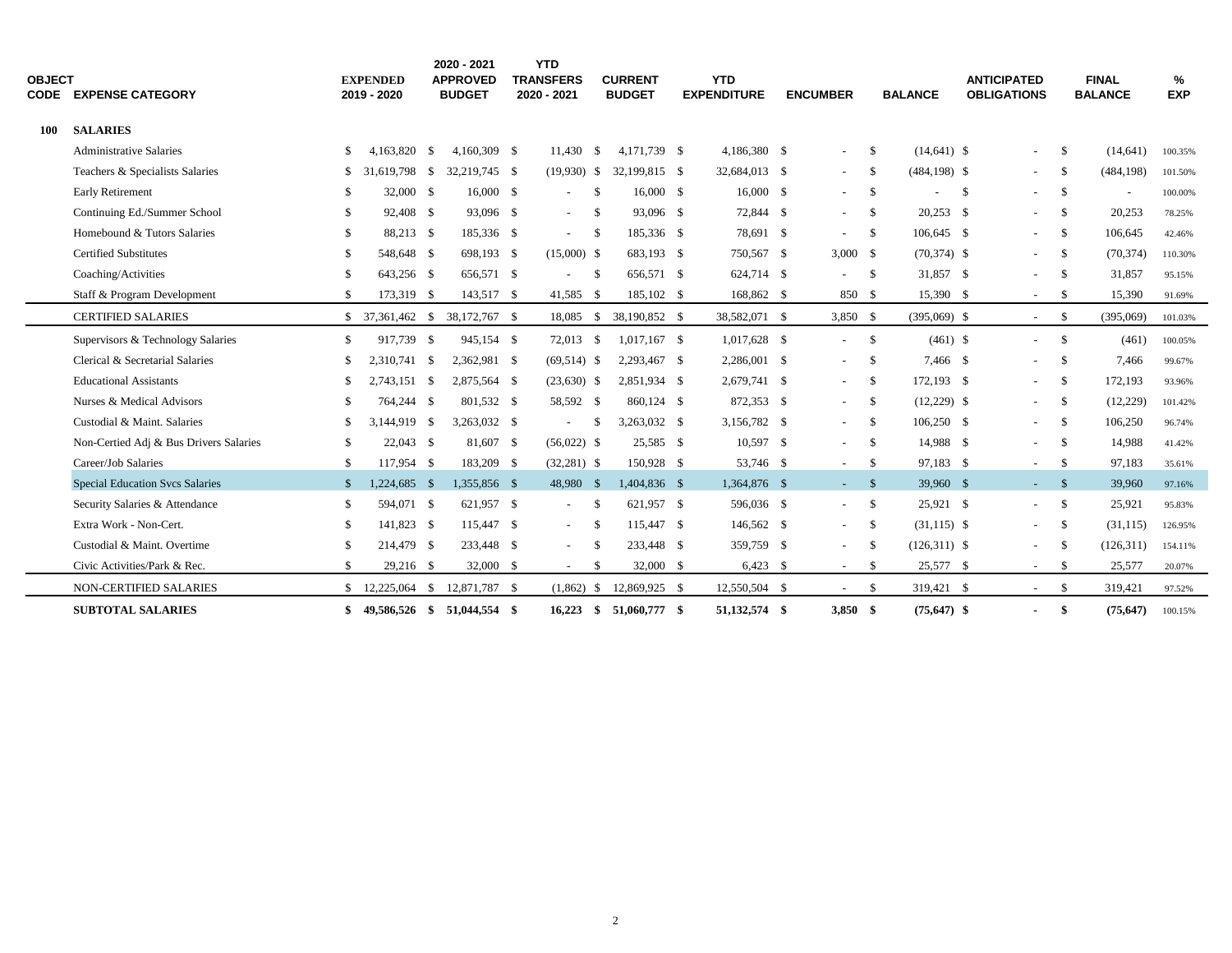| <b>OBJECT</b> |                                     |               | <b>EXPENDED</b>  | 2020 - 2021<br><b>APPROVED</b> | <b>YTD</b><br><b>TRANSFERS</b> |      | <b>CURRENT</b> |     | <b>YTD</b>         |     |                          |               |                | <b>ANTICIPATED</b>       |              | <b>FINAL</b>             | %          |
|---------------|-------------------------------------|---------------|------------------|--------------------------------|--------------------------------|------|----------------|-----|--------------------|-----|--------------------------|---------------|----------------|--------------------------|--------------|--------------------------|------------|
| <b>CODE</b>   | <b>EXPENSE CATEGORY</b>             |               | 2019 - 2020      | <b>BUDGET</b>                  | 2020 - 2021                    |      | <b>BUDGET</b>  |     | <b>EXPENDITURE</b> |     | <b>ENCUMBER</b>          |               | <b>BALANCE</b> | <b>OBLIGATIONS</b>       |              | <b>BALANCE</b>           | <b>EXP</b> |
| <b>200</b>    | <b>EMPLOYEE BENEFITS</b>            |               |                  |                                |                                |      |                |     |                    |     |                          |               |                |                          |              |                          |            |
|               | Medical & Dental Expenses           | -S            | 8.051.502 \$     | 8.289.180 \$                   | $\overline{\phantom{a}}$       | - \$ | 8.289.180 \$   |     | 8.282.131 \$       |     | $\sim$                   | $\mathcal{S}$ | 7.049 \$       | $\overline{\phantom{a}}$ | $\mathbb{S}$ | 7.049                    | 99.91%     |
|               | Life Insurance                      | -S            | 86,352 \$        | 86,760 \$                      | $\sim$                         | - \$ | 86,760 \$      |     | 87,146 \$          |     | $\sim$                   | \$            | $(386)$ \$     | $\overline{\phantom{a}}$ | \$           | (386)                    | 100.44%    |
|               | FICA & Medicare                     | <sup>\$</sup> | 1,523,488 \$     | $1,602,597$ \$                 | $\overline{\phantom{a}}$       | -S   | 1.602.597 \$   |     | 1.590.115 \$       |     | $\sim$                   | \$            | 12,482 \$      | $\overline{\phantom{a}}$ | \$           | 12,482                   | 99.22%     |
|               | Pensions                            | -S            | 863,104 \$       | 913,394 \$                     | $\sim$                         | - \$ | 913.394 \$     |     | 932,839 \$         |     | $\sim$                   | \$            | $(19, 445)$ \$ | $\blacksquare$           | \$           | (19, 445)                | 102.13%    |
|               | Unemployment & Employee Assist.     | -\$           | 122,970 \$       | 82,000 \$                      | $\overline{a}$                 | - \$ | 82,000 \$      |     | 104,314 \$         |     | $\sim$                   | -S            | $(22,314)$ \$  |                          | S.           | (22, 314)                | 127.21%    |
|               | <b>Workers Compensation</b>         | -\$           | 479,108 \$       | 461,352 \$                     | $\sim$                         | -S   | 461,352 \$     |     | 446,103 \$         |     | $\sim$                   | \$            | 15,249 \$      | $\overline{\phantom{a}}$ | $\mathbb{S}$ | 15,249                   | 96.69%     |
|               | <b>SUBTOTAL EMPLOYEE BENEFITS</b>   |               | $$11,126,524$ \$ | 11,435,283 \$                  | $\blacksquare$                 | -\$  | 11,435,283 \$  |     | 11,442,647 \$      |     |                          | \$            | $(7,364)$ \$   |                          | \$           | (7,364)                  | 100.06%    |
|               |                                     |               |                  |                                |                                |      |                |     |                    |     |                          |               |                |                          |              |                          |            |
| 300           | PROFESSIONAL SERVICES               |               |                  |                                |                                |      |                |     |                    |     |                          |               |                |                          |              |                          |            |
|               | <b>Professional Services</b>        | -\$           | 500.341 \$       | 559,102 \$                     |                                | -S   | 559,102 \$     |     | 460,790 \$         |     | 7,900 \$                 |               | 90,412 \$      |                          | <sup>S</sup> | 90.412                   | 83.83%     |
|               | Professional Educational Serv.      | -\$           | 159,599 \$       | 192,280 \$                     | $(39,550)$ \$                  |      | 152,730 \$     |     | 96,262 \$          |     | 393 $$$                  |               | 56,075 \$      | $\sim$                   | - \$         | 56,075                   | 63.28%     |
|               | SUBTOTAL PROFESSIONAL SERV.         | \$            | 659,940 \$       | 751,382 \$                     | $(39,550)$ \$                  |      | 711,832 \$     |     | 557,052 \$         |     | $8,293$ \$               |               | 146,487 \$     | ۰                        | \$           | 146,487                  | 79.42%     |
|               |                                     |               |                  |                                |                                |      |                |     |                    |     |                          |               |                |                          |              |                          |            |
| 400           | <b>PURCHASED PROPERTY SERV.</b>     |               |                  |                                |                                |      |                |     |                    |     |                          |               |                |                          |              |                          |            |
|               | Buildings & Grounds Contracted Svc. | -\$           | 716,095 \$       | 664,859 \$                     | $\sim$                         | - \$ | 664,859 \$     |     | 635,010 \$         |     | $\sim$                   | \$            | 29,849 \$      | $\overline{\phantom{a}}$ | \$           | 29,849                   | 95.51%     |
|               | Utility Services - Water & Sewer    | -\$           | 134,403 \$       | 146,945 \$                     | $\sim$                         | -\$  | 146.945 \$     |     | 98,263 \$          |     | $\sim$                   | <sup>S</sup>  | 48,682 \$      | $\overline{\phantom{a}}$ | \$           | 48,682                   | 66.87%     |
|               | Building, Site & Emergency Repairs  | -\$           | 503,227 \$       | 460,850 \$                     | $\sim$                         | -\$  | 460,850 \$     |     | 511,390 \$         |     | $2,518$ \$               |               | $(53,058)$ \$  | $\overline{\phantom{a}}$ | - \$         | (53,058)                 | 111.51%    |
|               | <b>Equipment Repairs</b>            | -\$           | 283,175 \$       | 351,506 \$                     | $\sim$                         | - \$ | 351,506 \$     |     | 284,121 \$         |     | 28,102 \$                |               | 39,283 \$      | $\overline{\phantom{a}}$ | - \$         | 39,283                   | 88.82%     |
|               | Rentals - Building & Equipment      | S.            | 268,547 \$       | 260,303 \$                     | $\frac{1}{2}$                  | - \$ | 260,303 \$     |     | 261,834 \$         |     | $\overline{\phantom{a}}$ | \$            | $(1,531)$ \$   | $\overline{\phantom{a}}$ | S.           | (1,531)                  | 100.59%    |
|               | Building & Site Improvements        | -\$           | 399,191 \$       | $\sim$                         | \$<br>$\sim$                   | - \$ | $\sim$         | -\$ | $\sim$             | -\$ | $\sim$                   | \$            | $\sim$         | \$<br>$\sim$             | \$           | $\overline{\phantom{0}}$ |            |
|               | <b>SUBTOTAL PUR. PROPERTY SERV.</b> | \$            | 2,304,638 \$     | 1,884,463 \$                   | $\blacksquare$                 | - \$ | 1,884,463 \$   |     | 1,790,618 \$       |     | $30,620$ \$              |               | $63,225$ \$    |                          | -\$          | 63,225                   | 96.64%     |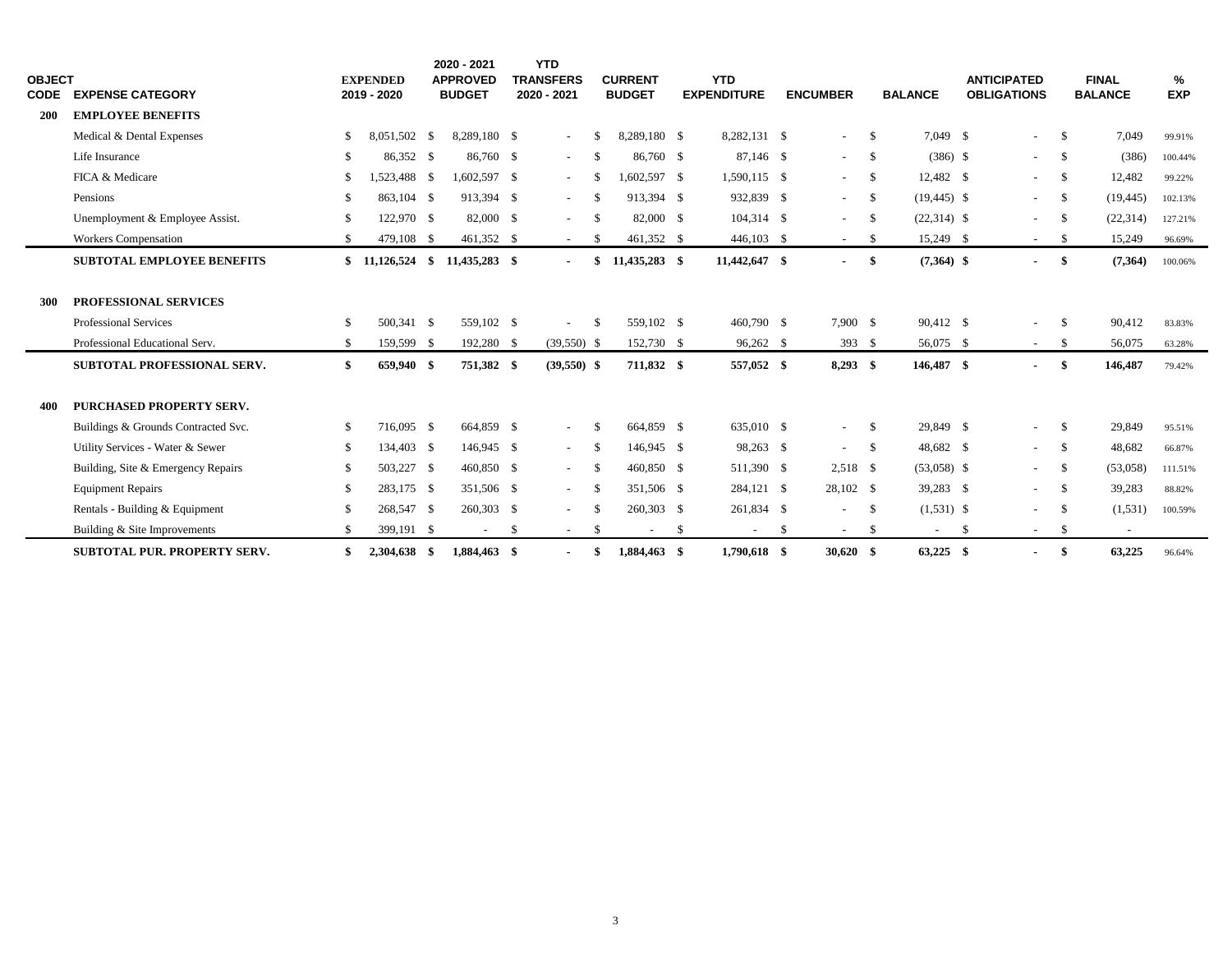| <b>OBJECT</b><br>CODE | <b>EXPENSE CATEGORY</b>               |               | <b>EXPENDED</b><br>2019 - 2020 |      | 2020 - 2021<br><b>APPROVED</b><br><b>BUDGET</b> | <b>YTD</b><br><b>TRANSFERS</b><br>2020 - 2021 |          | <b>CURRENT</b><br><b>BUDGET</b> | <b>YTD</b><br><b>EXPENDITURE</b> | <b>ENCUMBER</b> |      | <b>BALANCE</b>  | <b>ANTICIPATED</b><br><b>OBLIGATIONS</b> |               | <b>FINAL</b><br><b>BALANCE</b> | %<br><b>EXP</b> |  |
|-----------------------|---------------------------------------|---------------|--------------------------------|------|-------------------------------------------------|-----------------------------------------------|----------|---------------------------------|----------------------------------|-----------------|------|-----------------|------------------------------------------|---------------|--------------------------------|-----------------|--|
| 500                   | <b>OTHER PURCHASED SERVICES</b>       |               |                                |      |                                                 |                                               |          |                                 |                                  |                 |      |                 |                                          |               |                                |                 |  |
|                       | <b>Contracted Services</b>            | \$.           | 750.419 \$                     |      | 669.215 \$                                      | $(24,225)$ \$                                 |          | 644,990 \$                      | 969.197 \$                       | 13,039 \$       |      | $(337, 246)$ \$ | $\sim$                                   | \$            | (337, 246)                     | 152.29%         |  |
|                       | <b>Transportation Services</b>        | <sup>\$</sup> | 3,827,061                      | - \$ | 4,457,135 \$                                    | $\sim 10$                                     | -S       | 4,457,135 \$                    | 4,015,701 \$                     | $\sim$          | -\$  | 441,434 \$      | $\sim$                                   | - \$          | 441,434                        | 90.10%          |  |
|                       | Insurance - Property & Liability      | S.            | 378,323 \$                     |      | 378,032 \$                                      | $\sim 100$                                    | -S       | 378,032 \$                      | 402,662 \$                       | $\sim 10^{-1}$  | - \$ | $(24,630)$ \$   | $\sim$                                   | \$            | (24,630)                       | 106.52%         |  |
|                       | Communications                        | \$            | 142,944 \$                     |      | 146,872 \$                                      | $\omega_{\rm{max}}$                           | - \$     | 146,872 \$                      | 157,606 \$                       | $\sim$          | - \$ | $(10, 734)$ \$  | $\blacksquare$                           | \$            | (10, 734)                      | 107.31%         |  |
|                       | <b>Printing Services</b>              | \$            | 24,637 \$                      |      | 31,040 \$                                       | $(500)$ \$                                    |          | 30,540 \$                       | 22,893 \$                        | 2,440 \$        |      | 5,207 \$        | $\overline{\phantom{a}}$                 | S.            | 5,207                          | 82.95%          |  |
|                       | Tuition - Out of District             |               | 3,527,920                      | - \$ | 3,399,851 \$                                    | $100,000$ \$                                  |          | 3,499,851 \$                    | 3,371,916 \$                     | 59,749 \$       |      | 68,186 \$       | $\sim$                                   | - \$          | 68,186                         | 98.05%          |  |
|                       | Student Travel & Staff Mileage        | \$            | 172,406 \$                     |      | 232,797 \$                                      | $(8,600)$ \$                                  |          | 224,197 \$                      | 157,629 \$                       | $\sim$          | - \$ | 66,568 \$       | $\sim$                                   | \$            | 66,568                         | 70.31%          |  |
|                       | <b>SUBTOTAL OTHER PURCHASED SERV.</b> | S.            | 8,823,709                      | - \$ | 9,314,942 \$                                    | 66,675 \$                                     |          | 9,381,617 \$                    | 9.097.604 \$                     | 75,228 \$       |      | 208,785 \$      | $\overline{\phantom{a}}$                 | <sup>\$</sup> | 208,785                        | 97.77%          |  |
| 600                   | <b>SUPPLIES</b>                       |               |                                |      |                                                 |                                               |          |                                 |                                  |                 |      |                 |                                          |               |                                |                 |  |
|                       | Instructional & Library Supplies      | -S            | 805,612 \$                     |      | 801,275 \$                                      | $(6,500)$ \$                                  |          | 794,775 \$                      | 809.195 \$                       | 17,256 \$       |      | $(31,676)$ \$   | $\sim$                                   | \$            | (31,676)                       | 103.99%         |  |
|                       | Software, Medical & Office Supplies   | \$            | 212,777                        | - \$ | 221,701 \$                                      | $\sim$                                        | <b>S</b> | 221,701 \$                      | 197,858 \$                       | 16,428 \$       |      | 7,415 \$        | $\blacksquare$                           | \$            | 7,415                          | 96.66%          |  |
|                       | <b>Plant Supplies</b>                 | -S            | 423,659 \$                     |      | 356,400 \$                                      | $\sim$                                        | - \$     | 356,400 \$                      | 603,837 \$                       | 18,386 \$       |      | $(265,823)$ \$  | $\overline{\phantom{a}}$                 | \$            | (265, 823)                     | 174.59%         |  |
|                       | Electric                              | -S            | $1,164,615$ \$                 |      | 1,228,072 \$                                    | $(130,000)$ \$                                |          | $1,098,072$ \$                  | 801,953 \$                       | $\sim$          | - \$ | 296,119 \$      | $\sim$                                   | -S            | 296,119                        | 73.03%          |  |
|                       | Propane & Natural Gas                 | S.            | 347,253 \$                     |      | 431,350 \$                                      | $\sim$                                        | - \$     | 431,350 \$                      | 357,556 \$                       | $\sim$          | - \$ | 73,794 \$       | $\overline{\phantom{a}}$                 | \$            | 73,794                         | 82.89%          |  |
|                       | Fuel Oil                              | \$            | 76,257 \$                      |      | 63,000 \$                                       | $\sim$                                        | - \$     | 63,000 \$                       | 55,386 \$                        | $\sim$          | - \$ | 7.614 \$        | $\sim$                                   | - \$          | 7,614                          | 87.91%          |  |
|                       | Fuel for Vehicles & Equip.            | \$            | 122,159                        | - \$ | 205,031 \$                                      | $\sim$                                        | - \$     | 205,031 \$                      | 158,506 \$                       | 2,343 \$        |      | 44,182 \$       | $\sim$                                   | -S            | 44,182                         | 78.45%          |  |
|                       | <b>Textbooks</b>                      |               | 195,495 \$                     |      | 191,506 \$                                      | 195,452 \$                                    |          | 386,958 \$                      | 382,167 \$                       | 35,055 \$       |      | $(30, 264)$ \$  | $\overline{\phantom{a}}$                 | -S            | (30, 264)                      | 107.82%         |  |
|                       | <b>SUBTOTAL SUPPLIES</b>              | S.            | 3,347,825 \$                   |      | 3,498,335 \$                                    | 58,952 \$                                     |          | 3,557,287 \$                    | 3,366,458 \$                     | 89,468 \$       |      | $101,361$ \$    | $\overline{\phantom{a}}$                 | \$            | 101,361                        | 97.15%          |  |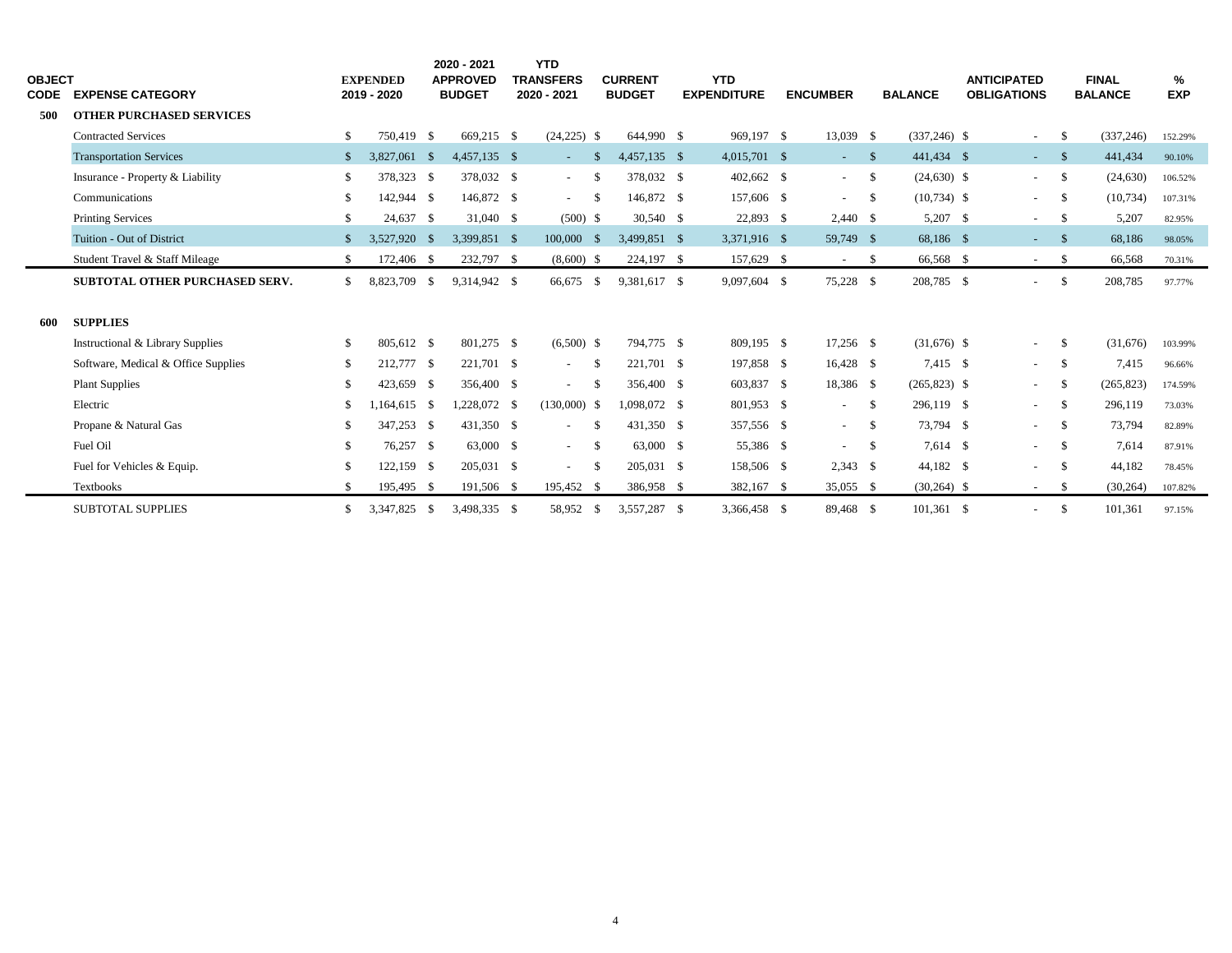| <b>OBJECT</b>           | <b>CODE EXPENSE CATEGORY</b>                                                                                                                                                                                                                                                                                                                                                                                        |                                                       | <b>EXPENDED</b><br>2019 - 2020                                                           | 2020 - 2021<br><b>APPROVED</b><br><b>BUDGET</b> |                                                                | <b>YTD</b><br><b>TRANSFERS</b><br>2020 - 2021                        |              | <b>CURRENT</b><br><b>BUDGET</b>                                                                                                                                                                                                | <b>YTD</b><br><b>EXPENDITURE</b>                                                                                              | <b>ENCUMBER</b>                                                                                                                                                           |              | <b>BALANCE</b>                                                                                         |     | <b>ANTICIPATED</b><br><b>OBLIGATIONS</b>                                                                                                                                            |              | <b>FINAL</b><br><b>BALANCE</b>                                                        | %<br><b>EXP</b>                                                          |
|-------------------------|---------------------------------------------------------------------------------------------------------------------------------------------------------------------------------------------------------------------------------------------------------------------------------------------------------------------------------------------------------------------------------------------------------------------|-------------------------------------------------------|------------------------------------------------------------------------------------------|-------------------------------------------------|----------------------------------------------------------------|----------------------------------------------------------------------|--------------|--------------------------------------------------------------------------------------------------------------------------------------------------------------------------------------------------------------------------------|-------------------------------------------------------------------------------------------------------------------------------|---------------------------------------------------------------------------------------------------------------------------------------------------------------------------|--------------|--------------------------------------------------------------------------------------------------------|-----|-------------------------------------------------------------------------------------------------------------------------------------------------------------------------------------|--------------|---------------------------------------------------------------------------------------|--------------------------------------------------------------------------|
| 700                     | <b>PROPERTY</b>                                                                                                                                                                                                                                                                                                                                                                                                     |                                                       |                                                                                          |                                                 |                                                                |                                                                      |              |                                                                                                                                                                                                                                |                                                                                                                               |                                                                                                                                                                           |              |                                                                                                        |     |                                                                                                                                                                                     |              |                                                                                       |                                                                          |
|                         | <b>Technology Equipment</b>                                                                                                                                                                                                                                                                                                                                                                                         | \$                                                    | 559,515 \$                                                                               | 410,000 \$                                      |                                                                | $\omega$                                                             | $\mathbb{S}$ | 410,000 \$                                                                                                                                                                                                                     | 645,525 \$                                                                                                                    | 158,236 \$                                                                                                                                                                |              | $(393,761)$ \$                                                                                         |     | $\sim$                                                                                                                                                                              | $\mathbb{S}$ | (393,761)                                                                             | 196.04%                                                                  |
|                         | Other Equipment                                                                                                                                                                                                                                                                                                                                                                                                     | $\mathbb{S}$                                          | 272,389 \$                                                                               | 139,402 \$                                      |                                                                | $\sim$                                                               | - \$         | 139,402 \$                                                                                                                                                                                                                     | 159,701 \$                                                                                                                    | $\sim$                                                                                                                                                                    | - \$         | $(20,299)$ \$                                                                                          |     | $\sim$                                                                                                                                                                              | - \$         | (20, 299)                                                                             | 114.56%                                                                  |
|                         | <b>SUBTOTAL PROPERTY</b>                                                                                                                                                                                                                                                                                                                                                                                            | \$                                                    | 831,904 \$                                                                               | 549,402 \$                                      |                                                                | $\mathcal{L}^{\pm}$                                                  | $\mathbb{S}$ | 549,402 \$                                                                                                                                                                                                                     | 805,226 \$                                                                                                                    | 158,236 \$                                                                                                                                                                |              | $(414,060)$ \$                                                                                         |     | $\omega_{\rm{eff}}$                                                                                                                                                                 | $\mathbb{S}$ | (414,060)                                                                             | 175.37%                                                                  |
| 800                     | <b>MISCELLANEOUS</b>                                                                                                                                                                                                                                                                                                                                                                                                |                                                       |                                                                                          |                                                 |                                                                |                                                                      |              |                                                                                                                                                                                                                                |                                                                                                                               |                                                                                                                                                                           |              |                                                                                                        |     |                                                                                                                                                                                     |              |                                                                                       |                                                                          |
|                         | <b>Memberships</b>                                                                                                                                                                                                                                                                                                                                                                                                  | \$                                                    | 66,090 \$                                                                                | 73,415 \$                                       |                                                                | $(2,300)$ \$                                                         |              | 71,115 \$                                                                                                                                                                                                                      | 66,663 \$                                                                                                                     | $\sim$                                                                                                                                                                    | \$           | $4,452$ \$                                                                                             |     |                                                                                                                                                                                     | -\$          | 4,452                                                                                 | 93.74%                                                                   |
|                         | <b>SUBTOTAL MISCELLANEOUS</b>                                                                                                                                                                                                                                                                                                                                                                                       | \$                                                    | 66,090 \$                                                                                | 73,415 \$                                       |                                                                | $(2,300)$ \$                                                         |              | 71,115 \$                                                                                                                                                                                                                      | 66,663 \$                                                                                                                     |                                                                                                                                                                           | $\mathbf{s}$ | $4,452$ \$                                                                                             |     |                                                                                                                                                                                     | $\mathbf{s}$ | 4,452                                                                                 | 93.74%                                                                   |
| 910                     | <b>SPECIAL ED CONTINGENCY</b>                                                                                                                                                                                                                                                                                                                                                                                       | \$                                                    |                                                                                          | \$<br>$100,000$ \$                              |                                                                | $(100,000)$ \$                                                       |              |                                                                                                                                                                                                                                | \$                                                                                                                            | \$                                                                                                                                                                        | \$           |                                                                                                        | -\$ |                                                                                                                                                                                     | -\$          |                                                                                       | #DIV/0!                                                                  |
|                         | <b>TOTAL LOCAL BUDGET</b>                                                                                                                                                                                                                                                                                                                                                                                           |                                                       |                                                                                          | $$76,747,157$ $$78,651,776$ \$                  |                                                                | $\sim$                                                               |              | $$78,651,776$ \$                                                                                                                                                                                                               | 78,258,844 \$                                                                                                                 | 365,694 \$                                                                                                                                                                |              | 27,238 \$                                                                                              |     |                                                                                                                                                                                     | \$           | 27,238                                                                                | 99.97%                                                                   |
| 51266<br>54116<br>54160 | <b>REVENUES</b><br><b>EXCESS COST GRANT REVENUE</b><br>Special Education Svcs Salaries ECG<br><b>Transportation Services - ECG</b><br>Tuition - Out of District ECG<br>Total<br><b>OTHER GRANTS &amp; OFFSETS</b><br>Corona Releif Grant - State Entitlement Grant<br>Town Municipal Portion of CRF Grant<br>Town Capital Non-recurring Revenue Fund<br><b>BOARD OF EDUCATION FEES &amp; CHARGES (Town Revenue)</b> | \$<br>$\mathcal{S}$<br>$\mathcal{S}$<br>$\mathcal{S}$ | <b>EXPENDED</b><br>2019 - 2020<br>(33,039)<br>(354, 206)<br>(1, 372, 981)<br>(1,760,226) |                                                 | $\mathcal{S}$<br>$\mathbb{S}$<br>$\mathbb{S}$<br>$\mathcal{S}$ | <b>APPROVED</b><br><b>BUDGET</b><br>$(26,247)$ \$<br>$(402, 480)$ \$ |              | <b>PROJECTED</b><br>1-Dec<br>$(39,115)$ \$<br>$(244,709)$ \$<br>$(1,381,462)$ \$ $(1,195,965)$ \$<br>$(1,810,189)$ \$ $(1,479,789)$ \$<br><b>APPROVED</b><br><b>BUDGET</b><br>\$380,841<br>\$165,000<br>\$400,000<br>\$945.841 | <b>PROJECTED</b><br>1-Mar<br>$(31,680)$ \$<br>$(258, 303)$ \$<br>$(1,253,201)$ \$<br>$(1, 543, 184)$ \$<br><b>ANTICIPATED</b> | <b>FINAL</b><br>22-Apr<br>$(30, 492)$ \$<br>$(257,766)$ \$<br>$(1,196,501)$ \$<br>$(1,484,759)$ \$<br><b>RECEIVED</b><br>\$380,841<br>\$165,000<br>\$400,000<br>\$945,841 |              | <b>VARIANCE</b><br>to Budget<br>$(144, 714)$ \$<br>$(184,961)$ \$<br>$(325, 430)$ \$<br><b>BALANCE</b> |     | <b>FEB DEPOSIT</b><br>$(22,367)$ \$<br>$(182, 364)$ \$<br>$(954,090)$ \$<br>$(1,158,821)$ \$<br><b>Total</b><br>$\%$<br><b>RECEIVED</b><br>100.00%<br>100.00%<br>100.00%<br>100.00% | \$           | <b>MAY DEPOSIT</b><br>(8,125)<br>(75, 402)<br>(242, 411)<br>(325, 938)<br>(1,484,759) | % TO<br><b>BUDGET</b><br>116.17%<br>64.04%<br>86.61%<br>82.02%<br>82.02% |
|                         | <b>LOCAL TUITION</b>                                                                                                                                                                                                                                                                                                                                                                                                |                                                       |                                                                                          |                                                 |                                                                |                                                                      |              | \$32,340                                                                                                                                                                                                                       |                                                                                                                               | \$28,280                                                                                                                                                                  |              | (\$4,060)                                                                                              |     | 87.45%                                                                                                                                                                              |              |                                                                                       |                                                                          |
|                         | HIGH SCHOOL FEES FOR PARKING PERMITS                                                                                                                                                                                                                                                                                                                                                                                |                                                       |                                                                                          |                                                 |                                                                |                                                                      |              | \$30,000                                                                                                                                                                                                                       |                                                                                                                               | \$20,000                                                                                                                                                                  |              | (\$10,000)                                                                                             |     | 66.67%                                                                                                                                                                              |              |                                                                                       |                                                                          |
|                         | MISCELLANEOUS FEES                                                                                                                                                                                                                                                                                                                                                                                                  |                                                       |                                                                                          |                                                 |                                                                |                                                                      |              | \$6,000                                                                                                                                                                                                                        |                                                                                                                               | \$3,831                                                                                                                                                                   |              | $(\$2,169)$                                                                                            |     | 63.85%                                                                                                                                                                              |              |                                                                                       |                                                                          |
|                         | TOTAL SCHOOL GENERATED FEES                                                                                                                                                                                                                                                                                                                                                                                         |                                                       |                                                                                          |                                                 |                                                                |                                                                      |              | \$68,340                                                                                                                                                                                                                       |                                                                                                                               | \$52,111                                                                                                                                                                  |              | (\$16,229)                                                                                             |     | 76.25%                                                                                                                                                                              |              |                                                                                       |                                                                          |
|                         | <b>OTHER REVENUES (Town Revenue)</b>                                                                                                                                                                                                                                                                                                                                                                                |                                                       |                                                                                          |                                                 |                                                                |                                                                      |              |                                                                                                                                                                                                                                |                                                                                                                               |                                                                                                                                                                           |              |                                                                                                        |     |                                                                                                                                                                                     |              |                                                                                       |                                                                          |
|                         | Health Grant                                                                                                                                                                                                                                                                                                                                                                                                        |                                                       |                                                                                          |                                                 |                                                                |                                                                      |              | \$22,170                                                                                                                                                                                                                       |                                                                                                                               | \$25,412                                                                                                                                                                  |              |                                                                                                        |     |                                                                                                                                                                                     |              |                                                                                       |                                                                          |
|                         | Excise Tax - AlternativeFuel Use                                                                                                                                                                                                                                                                                                                                                                                    |                                                       |                                                                                          |                                                 |                                                                |                                                                      |              | \$0                                                                                                                                                                                                                            |                                                                                                                               | \$38,208                                                                                                                                                                  |              |                                                                                                        |     |                                                                                                                                                                                     |              |                                                                                       |                                                                          |
|                         |                                                                                                                                                                                                                                                                                                                                                                                                                     |                                                       |                                                                                          |                                                 |                                                                |                                                                      |              | \$22,170                                                                                                                                                                                                                       |                                                                                                                               | \$63,620                                                                                                                                                                  |              |                                                                                                        |     |                                                                                                                                                                                     |              |                                                                                       |                                                                          |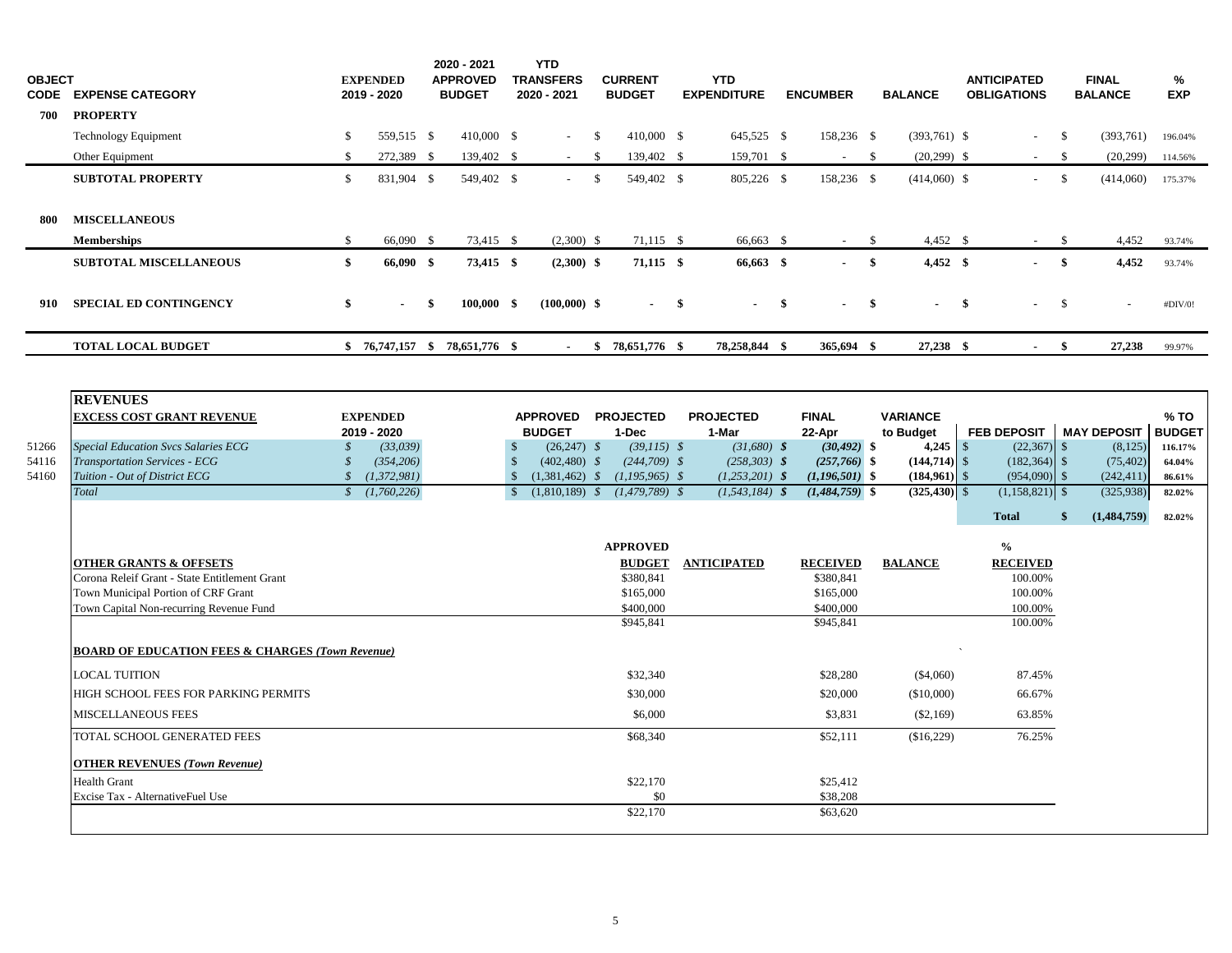# **2020 - 2021 NEWTOWN BOARD OF EDUCATION TRANSFERS RECOMMENDED**

|     | <b>FROM</b>                | $\sim$                       |                     |
|-----|----------------------------|------------------------------|---------------------|
| ١МΩ | CODE<br><b>DESCRIPTION</b> | <b>ERIPTION</b><br>ODI<br>Dŀ | $\sim$<br><b>RI</b> |

## **JUNE 23RD FOR JULY 7, 2020**

### **ADMINISTRATIVE**

| \$6,319                                                                            | 100 | Certified Salary Adj.     | 100                                                  | <b>Administrative Salaries</b>                                                                                                                                                                                                                                            | To allocate funds for salary adjustments |
|------------------------------------------------------------------------------------|-----|---------------------------|------------------------------------------------------|---------------------------------------------------------------------------------------------------------------------------------------------------------------------------------------------------------------------------------------------------------------------------|------------------------------------------|
| \$12,640<br>\$1,111<br>\$5,849<br>\$579<br>\$1,034<br>\$563<br>\$5,838<br>\$22,154 | 100 | Non-Certified Salary Adj. | 100<br>100<br>100<br>100<br>100<br>100<br>100<br>100 | Supervisors/Technology Salaries<br>Continuing Ed./Summer School<br>Clerical & Secretarial Salaries<br>Nurses & Medical Advisors<br>Custodial & Maint. Salaries<br>Non-Certied Adj & Bus Drivers Salaries<br>Career/Job Salaries<br><b>Special Education Svcs Salaries</b> | To allocate funds for salary adjustments |
| \$8,048                                                                            |     |                           | 100                                                  | Attendance & Security Salaries                                                                                                                                                                                                                                            |                                          |

## **DECEMBER 15, 2020**

## **ADMINISTRATIVE**

| \$11,430 | 100 | Certified Salary Adj.           | 100 | <b>Administrative Salaries</b>         | To allocate funds for salary adjustments and turnover<br>savings                      |
|----------|-----|---------------------------------|-----|----------------------------------------|---------------------------------------------------------------------------------------|
| \$59,977 | 100 | Teachers & Specialists Salaries | 100 | Certified Salary Adj.                  | To adjust budgets to current staff and salaries after<br>turnover and advance degrees |
| \$48,980 | 100 | Non-Certified Salary Adj.       | 100 | <b>Special Education Svcs Salaries</b> | To allocate funds for salary adjustments and add a<br>therapist for the blind         |
| \$50,245 | 100 | Clerical & Secretarial Salaries | 100 | <b>Supervisors Salaries</b>            | To reclassify assistant business director position                                    |
| \$7,042  | 100 | Non-Certified Salary Adj.       | 100 | <b>Nurses</b>                          | To add a part time nurse and increase hours due to                                    |
| \$19,269 | 100 | Clerical & Secretarial Salaries |     |                                        | COVID-19                                                                              |
| \$32,281 | 100 | Career/Job Salaries             |     |                                        |                                                                                       |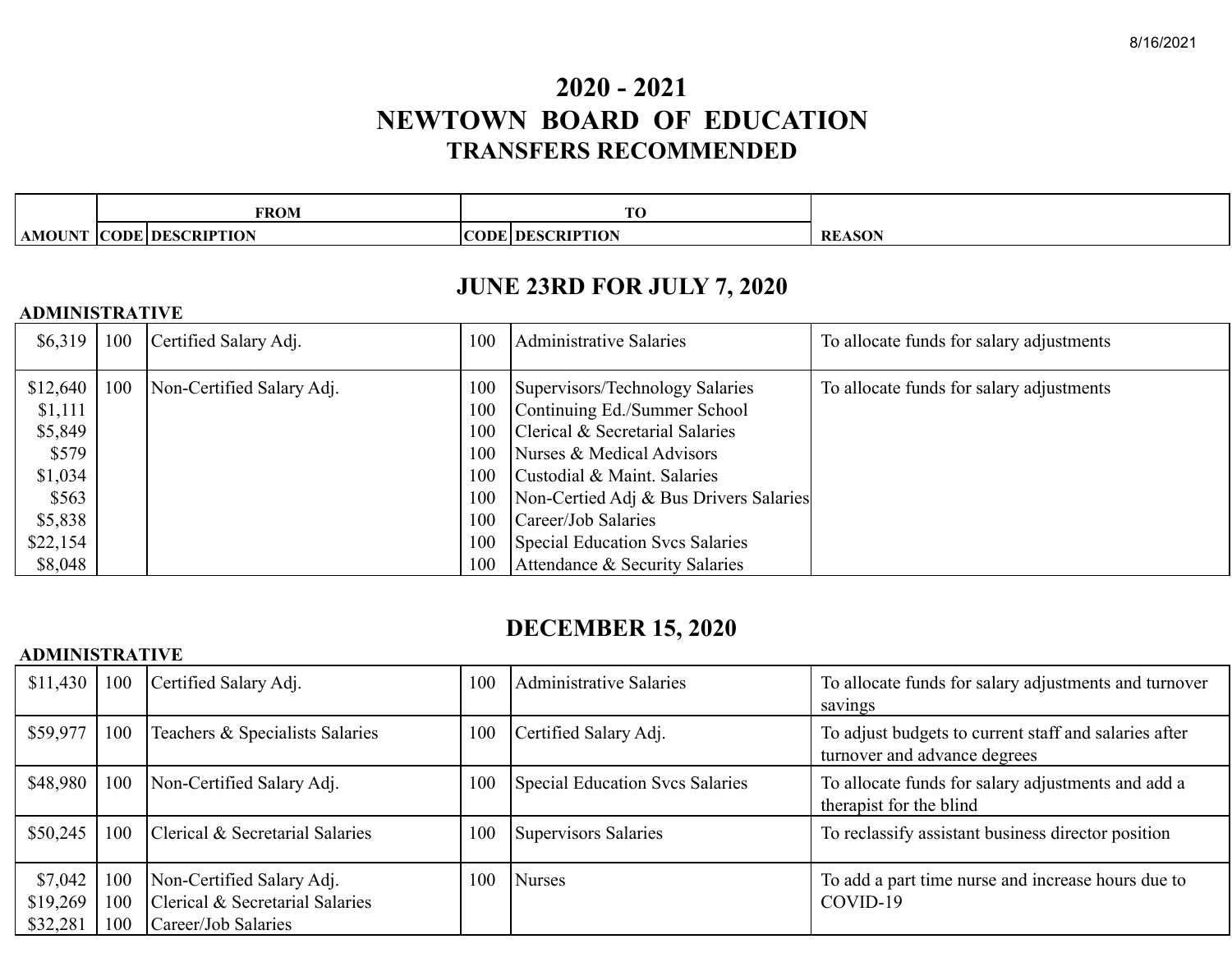# **JANUARY 5, 2021**

## **ADMINISTRATIVE**

| \$96,810 | 100 | Teachers & Specialists Salaries | 100 | Salary<br>Ad1.<br>ertified | To adjust budgets to current staff allocation |
|----------|-----|---------------------------------|-----|----------------------------|-----------------------------------------------|
|          |     |                                 |     |                            |                                               |

# **MARCH 16, 2021**

## **ADMINISTRATIVE**

| \$8,500  | 100 | Teachers & Specialists Salaries  |     |                             |                                                    |
|----------|-----|----------------------------------|-----|-----------------------------|----------------------------------------------------|
| \$15,000 | 100 | <b>Certified Substitutes</b>     |     |                             |                                                    |
| \$1,862  | 100 | <b>Educational Assistants</b>    |     |                             |                                                    |
| \$16,223 | 300 | Professional Educational Serv.   |     |                             |                                                    |
| \$41,585 |     |                                  | 100 | Staff & Program Development | Reallocate curriculum and staff development needs  |
| \$23,327 | 300 | Professional Educational Serv.   |     |                             |                                                    |
| \$24,225 | 500 | Contracted Services              |     |                             |                                                    |
| \$500    | 500 | <b>Printing Services</b>         |     |                             |                                                    |
| \$8,600  | 500 | <b>Staff Mileage</b>             |     |                             |                                                    |
| \$6,500  | 600 | Instructional & Library Supplies |     |                             |                                                    |
| \$2,300  | 800 | Memberships                      |     |                             |                                                    |
| \$65,452 |     |                                  | 600 | Textbooks                   | Reallocate resources for the new K-5 math textbook |

## **JUNE 15, 2021**

## **ADMINISTRATIVE**

|           |     | $\mid$ \$100,000   910   Special Ed Contingency | 500 | Tuition - Out of District       | To transfer special education contingency funds to fund<br>special education out of district tuition deficit |
|-----------|-----|-------------------------------------------------|-----|---------------------------------|--------------------------------------------------------------------------------------------------------------|
| \$21,768  | 100 | <b>Educational Assistants</b>                   | 100 | Supervisors/Technology Salaries | To cover technology and nurse supervisor salaries                                                            |
| \$130,000 | 600 | Electric                                        | 600 | Textbooks                       | To purchase Bridges math K-5 textbooks                                                                       |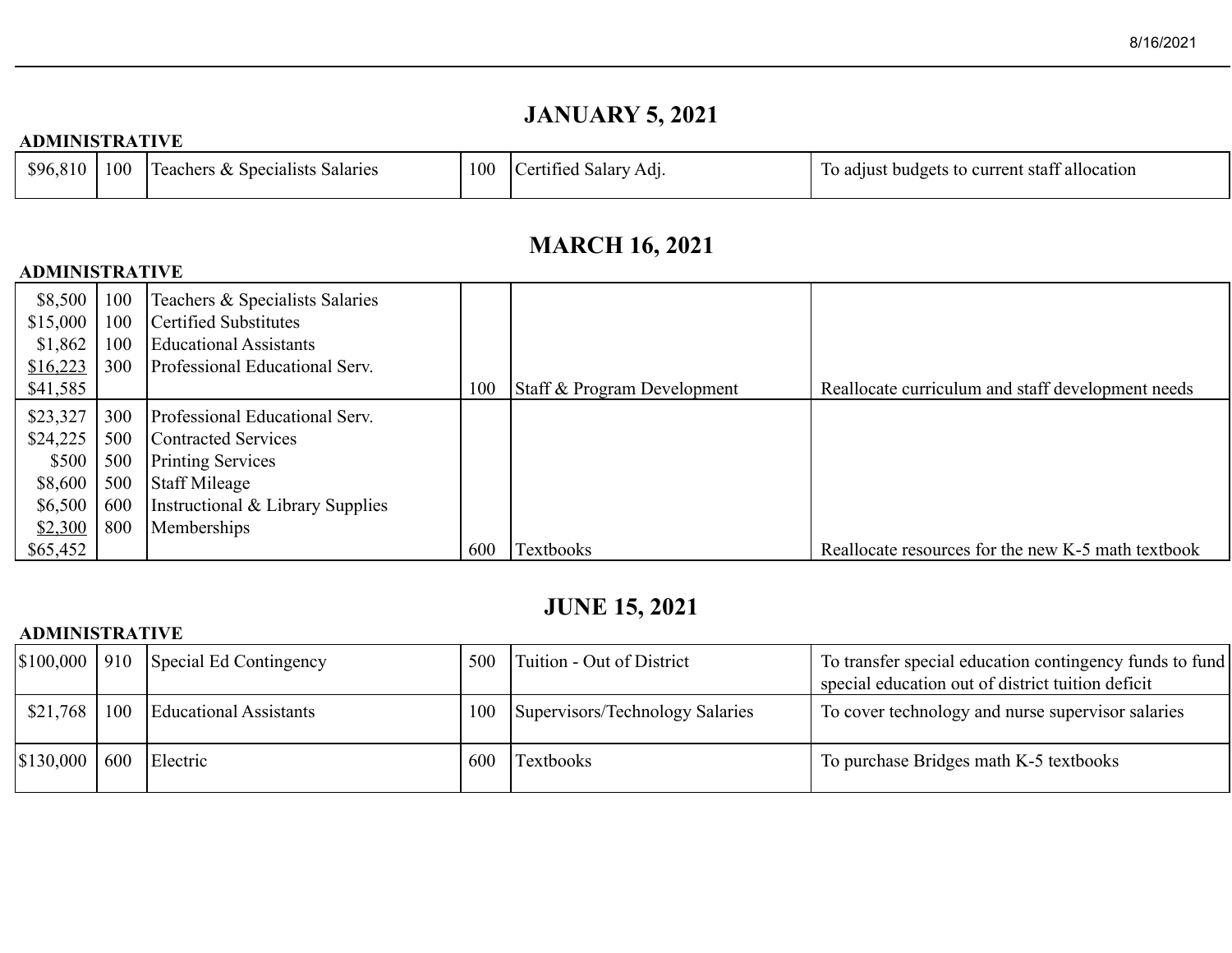| 2020-2021 COVID Expenses                          |              |                 |                    |             |           |                                 |                  |                    |
|---------------------------------------------------|--------------|-----------------|--------------------|-------------|-----------|---------------------------------|------------------|--------------------|
|                                                   | Original     |                 |                    |             |           |                                 |                  |                    |
|                                                   | <b>Draft</b> | <b>Expensed</b> | <b>Anticipated</b> | Total       |           | <b>CRF Grant ESSER II Funds</b> | <b>Town Fund</b> | <b>Net Expense</b> |
| <b>Personnel Expenses</b>                         |              |                 |                    |             |           |                                 |                  |                    |
| Additional Nurse Hours (incl .8 FTE)              |              | \$110,844       |                    | \$110,844   | \$40,733  | \$2,201                         |                  | \$67,911           |
| <b>Increased Para Hours</b>                       |              | \$24,435        |                    | \$24,435    | \$7,252   |                                 |                  | \$17,183           |
| <b>Custodial Overtime for Additional Cleaning</b> |              | \$84,005        |                    | \$84,005    | \$46,901  |                                 |                  | \$37,104           |
| Teacher Coverage (includes subs & new teachers)   |              | \$243,598       | \$0                | \$243,598   | \$26,018  |                                 |                  | \$217,580          |
| <b>COVID Vaccine Clinic</b>                       |              | \$8,672         |                    | \$8,672     |           | \$8,672                         |                  | \$0                |
| <b>Other Student Support</b>                      |              |                 |                    |             |           |                                 |                  |                    |
| <b>SPED Outside Student Services</b>              |              | \$68,145        |                    | \$68,145    | \$29,645  |                                 |                  | \$38,500           |
| <b>Bus Monitors</b>                               |              | \$73,100        |                    | \$73,100    | \$71,925  |                                 |                  | \$1,175            |
| Committee & Additional Work                       |              | \$24,435        |                    | \$24,435    | \$7,903   |                                 |                  | \$16,532           |
| <b>Sub Total Personnel Costs</b>                  | \$651,711    | \$637,234       | \$0                | \$637,234   | \$230,377 | \$10,873                        |                  | \$395,984          |
| <b>Facilities Expenses</b>                        |              |                 |                    |             |           |                                 |                  |                    |
| Desk Shields & Protective Gear                    |              | \$203,430       | \$0                | \$203,430   | \$38,430  |                                 | \$165,000        | \$0                |
| Furniture, Fixtures & Storage                     |              | \$134,728       | \$0                | \$134,728   |           |                                 |                  | \$134,728          |
| Air Purification                                  |              | \$88,791        | \$0                | \$88,791    | \$59,057  | \$5,727                         |                  | \$24,007           |
| Signage                                           |              | \$1,967         | \$0                | \$1,967     |           |                                 |                  | \$1,967            |
| Disinfectant                                      |              | \$120,507       | \$0                | \$120,507   |           |                                 |                  | \$120,507          |
| <b>Sub Total Facilities Costs</b>                 | \$479,091    | \$549,422       | \$0                | \$549,422   | \$97,487  | \$5,727                         | \$165,000        | \$281,208          |
| <b>Technology</b>                                 |              |                 |                    |             |           |                                 |                  |                    |
| Devices                                           |              | \$939,628       | \$0                | \$939,628   |           |                                 | \$400,000        | \$539,628          |
| Miscellaneous Equipment                           |              | \$78,260        | \$0                | \$78,260    |           |                                 |                  | \$78,260           |
| Cameras & Microphones                             |              | \$50,161        | \$0                | \$50,161    | \$50,161  |                                 |                  | \$0                |
| Software                                          |              | \$22,209        | \$0                | \$22,209    |           |                                 |                  | \$22,209           |
| Increased Bandwidth                               |              | \$14,938        | \$0                | \$14,938    |           |                                 |                  | \$14,938           |
| <b>Subtotal Technology</b>                        | \$382,698    | \$1,105,197     | \$0                | \$1,105,197 | \$50,161  | \$0                             | \$400,000        | \$655,036          |
| <b>Other Purchases</b>                            |              |                 |                    |             |           |                                 |                  |                    |
| Lunch Program (SSO for NHS)                       |              | \$19,558        |                    | \$19,558    |           |                                 |                  | \$19,558           |
| Lunch Program                                     |              | \$330,295       |                    | \$330,295   |           |                                 |                  | \$330,295          |
| <b>Student Professional Services (SPED)</b>       |              | \$16,400        |                    | \$16,400    |           |                                 |                  | \$16,400           |
| Legal Fees                                        |              | \$15,627        |                    | \$15,627    |           |                                 |                  | \$15,627           |
| Miscellaneous School Purchases                    |              | \$61,428        | \$0                | \$61,428    | \$2,816   |                                 |                  | \$58,612           |
| <b>Subtotal Other Purchases</b>                   | \$1,340      | \$443,308       | \$0                | \$443,308   | \$2,816   | \$0                             |                  | \$440,492          |
| <b>Total Potential Estimated Additional Costs</b> | \$1,514,840  | \$2,735,160     | \$0                | \$2,735,160 | \$380,841 | \$16,600                        | \$565,000        | \$1,772,719        |